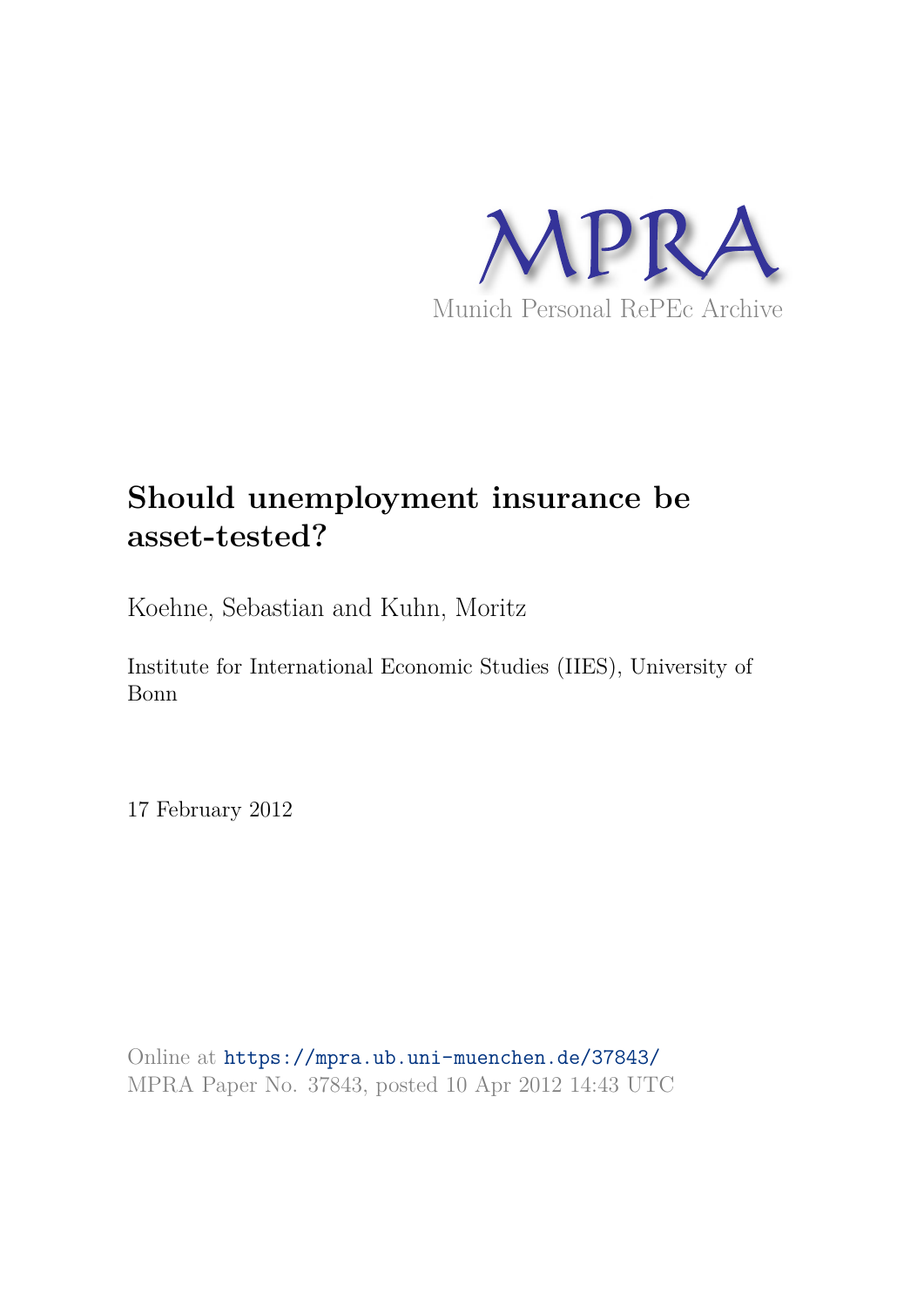## Should unemployment insurance be asset-tested?<sup>∗</sup>

Sebastian Koehne† Moritz Kuhn‡

April 2, 2012

#### Abstract

A series of empirical studies has documented that job search behavior depends on the financial situation of the unemployed. Starting from this observation, we ask how unemployment insurance policy should take the individual financial situation into account. We use a quantitative model with a realistically calibrated unemployment insurance system, individual consumption-saving decision and moral hazard during job search to answer this question. We find that the optimal policy provides unemployment benefits that increase with individual assets. By implicitly raising interest rates, asset-increasing benefits encourage self-insurance, which facilitates consumption smoothing during unemployment but does not exacerbate moral hazard for job search. Asset-increasing benefits also have desirable properties from a dynamic perspective, because they emulate key features of the dynamics of constrained efficient allocations. We find welfare gains from introducing asset-increasing benefits that are substantial and amount to 1.5% of consumption when comparing steady states and 0.8% of consumption when taking transition costs into account. More generous replacement rates or benefits targeted to asset-poor households, by contrast, have a negative effect on welfare.

JEL: E21, H21, J65

Keywords: unemployment insurance, asset testing, incomplete markets, consumption and

saving

<sup>∗</sup>The authors thank Arpad Abraham, Christian Bayer, Thomas Gall, John Hassler, Christian Hellwig, Per Krusell, Nicola Pavoni, Robert Shimer and seminar participations at the IIES, the University of Bonn, and the Rhineland Macro Workshop for helpful comments and remarks. The usual disclaimer applies.

<sup>†</sup> Institute for International Economic Studies (IIES), Stockholm University, SE-10691 Stockholm, Phone: +46 8 16 35 64, sebastian.koehne@iies.su.se

<sup>‡</sup>University of Bonn, Department of Economics, D-53113 Bonn, Phone: +49 228 73 62096, mokuhn@unibonn.de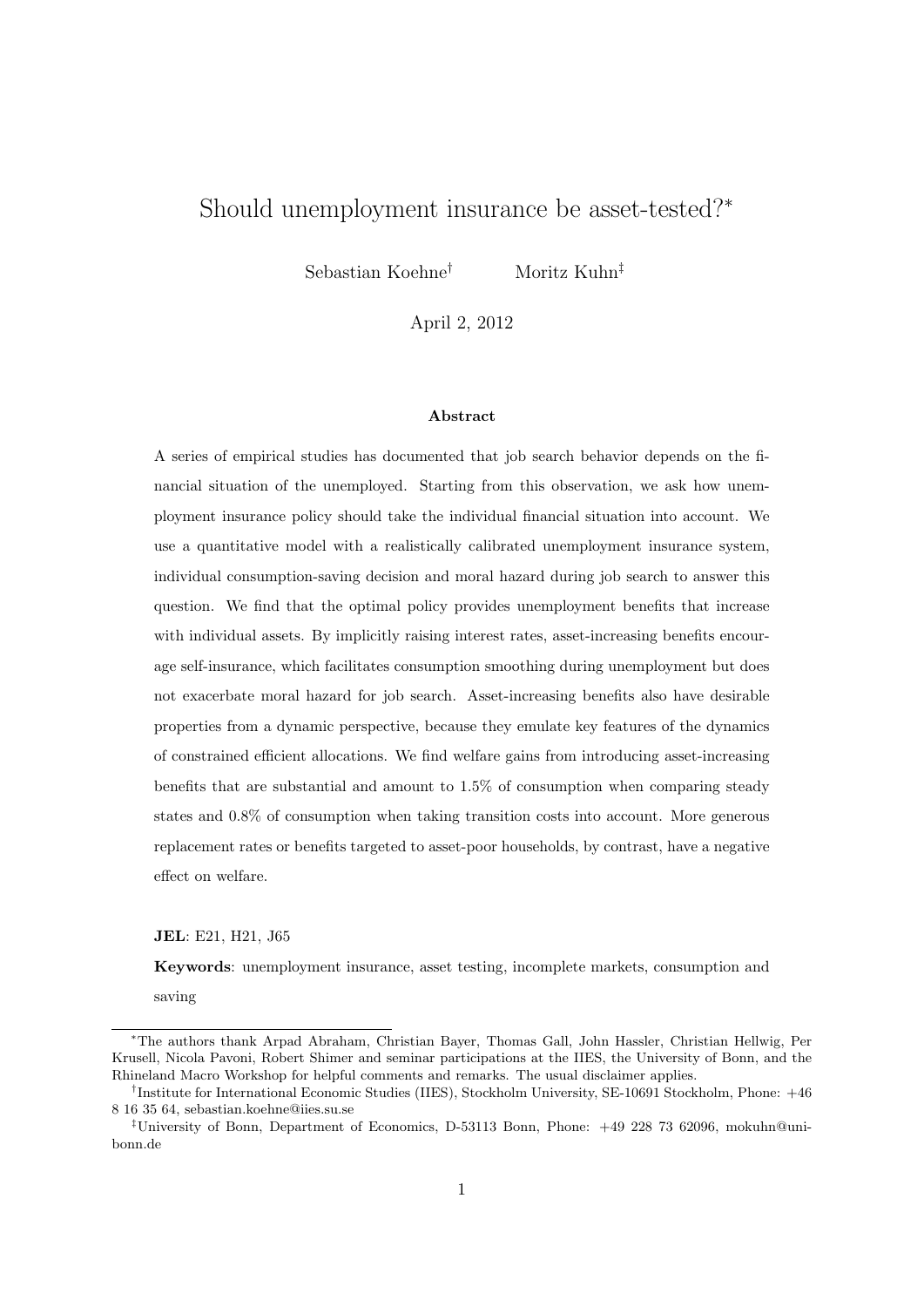## 1 Introduction

This paper starts from the empirical observation that job search behavior depends on the financial situation of the unemployed. For instance, Silvio (2006), Card, Chetty, and Weber (2007), and Lentz (2009) document that higher asset holdings prolong job search, and Chetty (2008) finds that job seekers in financially worse situations react more strongly to changes in the unemployment insurance (UI) system. Motivated by these findings, we ask how the UI system should optimally take the individual financial situation into account. We answer this question using a quantitative model with a realistically calibrated UI program, individual consumptionsaving decision, and moral hazard during job search.

We find that the optimal UI system provides benefits that increase with individual assets. The welfare gain of this system over the optimal asset-independent one is sizable and amounts to 1.5 percent of consumption when comparing steady states, and 0.8 percent of consumption when taking transition costs into account. Intuitively, an asset-increasing benefit scheme is preferable to an asset-independent one, because it enhances precautionary savings during employment and thereby allows additional consumption smoothing during unemployment without worsening moral hazard. By contrast, additional insurance coming from higher replacement rates or benefits targeted to asset-poor households has a negative effect on welfare, because such systems crowd out self-insurance and exacerbate moral hazard by distorting the returns to job search. Furthermore, from a dynamic perspective, asset-increasing benefits improve the insurance-incentive trade-off by exploiting the information about past search effort inherent in the accumulated asset stock. A high asset stock signals short unemployment durations in the past, and the optimal policy rewards such histories by paying higher benefits in case the agent becomes unemployed in the present.

Due to the complexity of the government's problem in this setup, we refrain from a characterization of the second best allocation and follow the large strand of the literature that uses calibrated models to study the optimal policy for a restricted class of policy instruments (Ramsey optimal policy).<sup>1</sup> We build an incomplete markets model in which workers are randomly laid off and exert unobservable effort to influence their chances of finding a job. Workers accumulate or decumulate a risk-free asset during employment and unemployment subject to a

<sup>&</sup>lt;sup>1</sup>See Hansen and Imrohoroglu (1992), Wang and Williamson (2002), and Abdulkadiroglu, Kuruscu, and Sahin (2002), for example.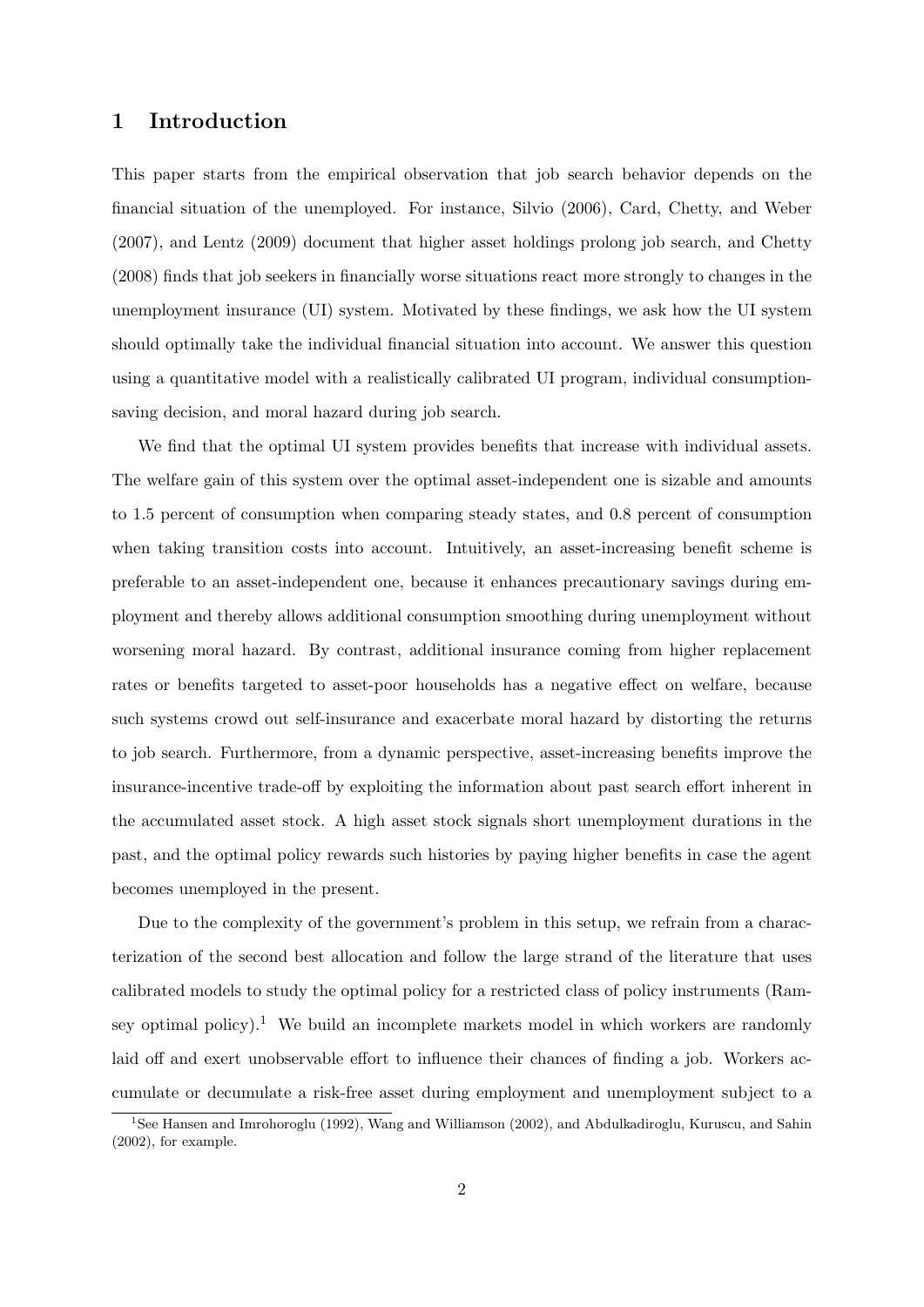borrowing constraint. The asset distribution is thus endogenous and depends, in particular, on the structure of the UI system. To keep the analysis tractable, we restrict attention to UI systems that condition only on asset holdings, but not directly on the employment history.<sup>2</sup> Although potentially restrictive, such systems already achieve sizable welfare gains.

In the quantitative analysis we put strong discipline on the model's parameters. We calibrate the model to match the empirical evidence for U.S. job finding and job loss rates, as well as the asset holdings of displaced workers (Gruber, 2001), the estimated change in marginal utility during unemployment (Chetty, 2008), and the elasticity of the job finding rate with respect to the replacement rate (Krueger and Meyer, 2002). Starting from the calibrated benchmark economy we proceed in two steps. In the first step, we show that optimizing the replacement rate of the UI system leads to negligible welfare gains relative to the benchmark system. This finding is in line with results by Chetty (2008), who using a different model and approach also finds that the current U.S. system is close to optimal in terms of the replacement rate. In the second step, we go beyond asset-independent UI systems and explore simple parametric functional forms of asset tests. We maximize social welfare over a large parameter space and show that substantial welfare improvements are possible if asset-increasing UI benefits replace the current asset-independent system.<sup>3</sup> The gains remain large even when we take the transition towards the higher steady state asset stock into account. We also show that additional asset heterogeneity generated by heterogeneous time discount factors does not alter the result that asset-increasing benefits are optimal.

The reason for the optimality of asset-increasing benefits becomes apparent once we distinguish between the two purposes of UI, namely providing liquidity in situations without income and encouraging job search (Chetty, 2008; Shimer and Werning, 2008). The first step of our analysis shows that additional liquidity from more generous UI benefits does not improve welfare, because this crowds out self-insurance and worsens the moral hazard problem, so that agents substitute from search effort towards leisure. Hence, a welfare gain requires to generate additional liquidity without imposing further distortions on the returns to job search. Asset-

<sup>&</sup>lt;sup>2</sup>For simplification, we assume that assets are observable for the UI agency without costs. How costly it is to monitor asset holdings in practice remains an open question. Yet, the fact that asset-tested social transfer programs are widespread throughout the world suggests that the costs of verifying asset holdings are somewhat limited. Furthermore, under the optimal UI system in our model agents have no incentive to underreport assets, but only to overreport, and the latter is probably a lot easier to detect.

 ${}^{3}$ The functional forms also allow for transfers targeted to the asset-poor, i.e. benefits that decrease with assets. We show that asset-decreasing benefits lead to welfare losses.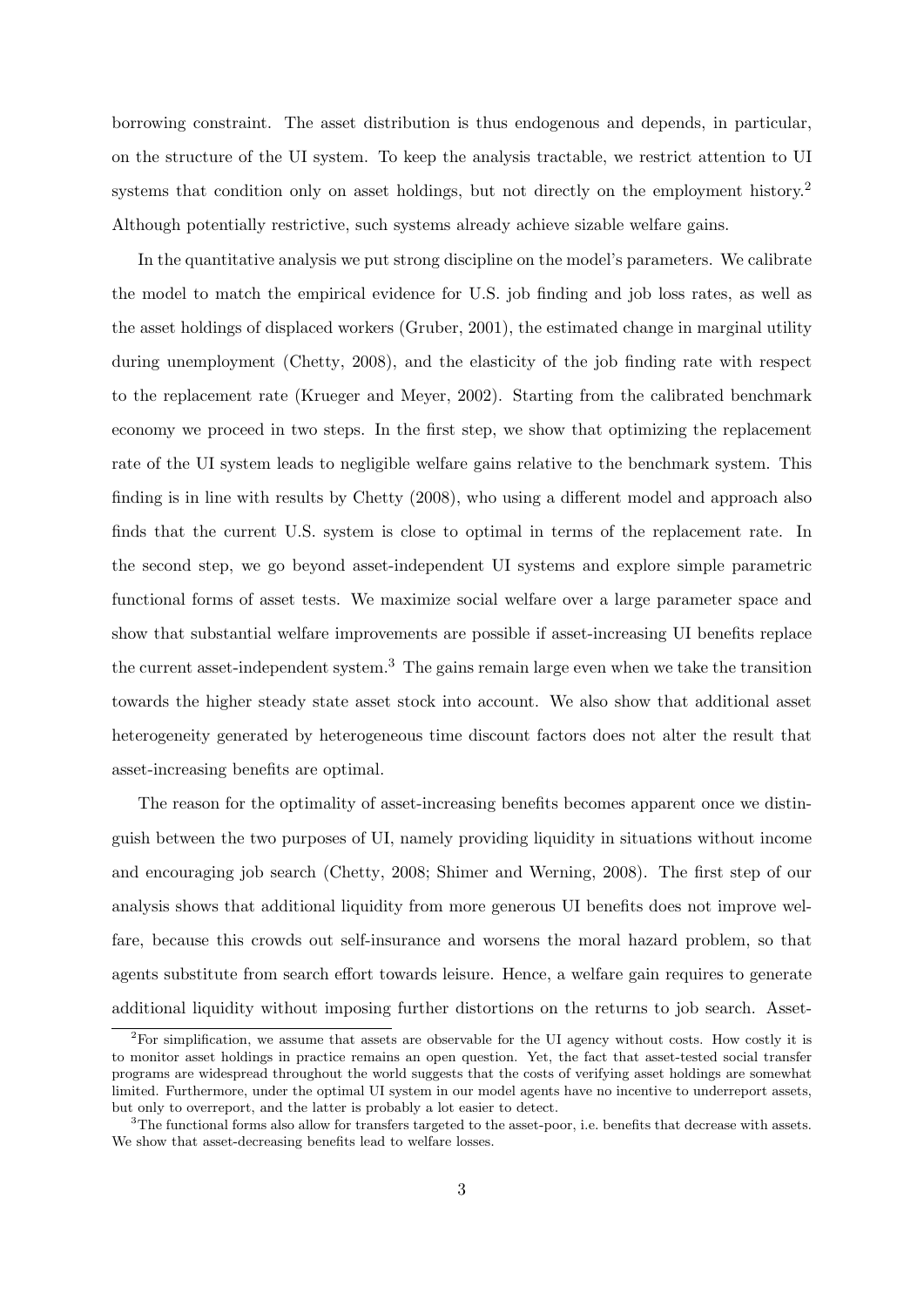increasing UI benefits are a simple tool to achieve this goal, since they implicitly raise the rate of return on assets and thereby encourage self-insurance while keeping the average generosity of transfers unchanged. This generates extra liquidity via private asset accumulation without changing the average level of benefits, which means that, loosely speaking, there is no loss of publicly provided liquidity and no increase in moral hazard on average.

In addition to the welfare gain from improved liquidity provision, asset-increasing benefit schemes create a number of desirable effects highlighted in the literature on optimal dynamic contracts. As the agent's asset stock tends to fall during unemployment and grow during employment, the asset stock can be interpreted as a summary statistic of the agent's employment history. Hence, when benefits increase with assets, the duration of present and past unemployment spells has a negative impact on the generosity of public transfers. This property is commonly found to be optimal in the dynamic contracting literature, see Shavell and Weiss (1979) and Hopenhayn and Nicolini (2009). Similarly, since asset-increasing benefit systems enhance precautionary savings, the magnitude of asset accumulation and decumulation tends to be larger than for asset-independent UI systems. This has again favorable dynamic consequences, since consumption after re-employment then decreases more strongly with the duration of previous unemployment spells, which generates larger 're-employment taxes' in the sense of Hopenhayn and Nicolini (1997).

To the best of our knowledge, this paper is the first that delivers an analysis of asset-tested UI in a model with endogenous asset accumulation. Hansen and Imrohoroglu (1992) and Wang and Williamson (2002) use quantitative models similar to ours to study optimal UI systems without asset-tests. While Hansen and Imrohoroglu (1992) explore to what extent optimal replacement rates vary with the degree of moral hazard, Wang and Williamson (2002) investigate the effect of dynamic benefits and experience rating for employers.

In line with the work by Rendahl (2011), our results point out the importance of individual asset holdings as a state for UI policy. Yet, due to key differences in modeling assumptions, we reach very different conclusions on how this state should be used. Rendahl (2011) studies asset-dependent UI in a model with a single unemployed agent who experiences a single unemployment spell. In this setup, the distribution of assets at job loss is exogenous and homogeneous by assumption, and therefore the UI system has no effect on precautionary savings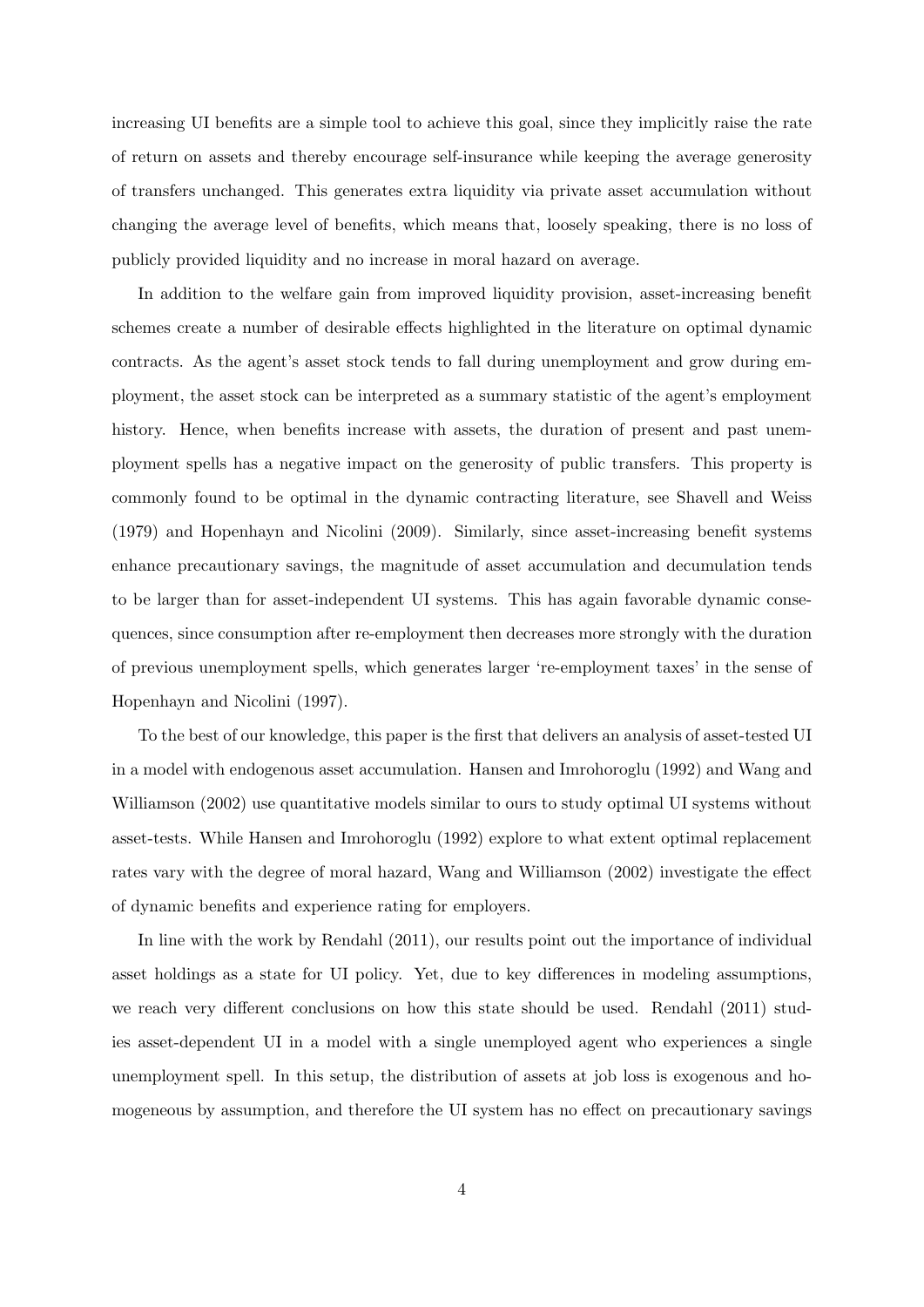behavior. Moreover, assets include no information on the agent's history prior to the current unemployment spell. These peculiarities of the single spell model seem to matter a lot for the results: Rendahl (2011) finds that optimal unemployment benefits decrease with assets, while we conclude the opposite.

Finally, our results are related to the work by Shimer and Werning (2008), who study the optimal timing of UI benefits in a single-spell model of unemployment where agents have access to a savings technology. They find that UI systems with a simple, time-independent replacement rate are very close to optimal in this environment. Our results show that when asset accumulation prior to job loss and multiple unemployment spells are taken into account, this result no longer applies and large welfare gains are possible by moving to less restrictive UI systems.

The paper proceeds as follows: In Section 2 we describe the model. We describe our calibration, solve for the optimal policy and present the results in Section 3. Section 4 provides some discussion and a sensitivity analysis of the results. We provide conclusions in Section 5.

## 2 Model

There is a continuum of mass 1 of ex ante identical agents. At each date  $t \in \{0, 1, \ldots, \infty\},$ the agent's employment state  $\theta_t$  is an element of the set  $\Theta = \{E, U, S\}$ , where E stands for employment,  $U$  for unemployment, and  $S$  for social assistance. Employment states are stochastic and transition probabilities between states depend on the (unobservable) effort exerted by the agent. If the agent exerts effort  $e_t$  and is in state  $\theta$  at time t, then her probability of being in state  $\theta'$  in period  $t+1$  is denoted by

$$
\text{Prob}(\theta_{t+1} = \theta' \mid \theta_t = \theta, e_t) = \pi_{\theta \theta'}(e_t).
$$

In each period, the agent derives utility  $u(c_t)$  from consumption  $c_t$  and disutility  $\phi(e_t)$  from effort  $e_t$ , where  $u : \mathbb{R}_+ \to \mathbb{R}$  is strictly increasing and strictly concave and  $\phi : \mathbb{R}_+ \to \mathbb{R}$  is strictly increasing and (weakly) convex. Given prices  $(r, w)$ , discount factor  $\beta \in (0, 1)$ , utility functions u and  $\phi$ , and the above specification of uncertainty, the agent chooses a consumption sequence  ${c_t}_{t=0}^{\infty}$ , a sequence of asset holdings  ${a_{t+1}}_{t=0}^{\infty}$ , and a sequence of effort levels  ${e_t}_{t=0}^{\infty}$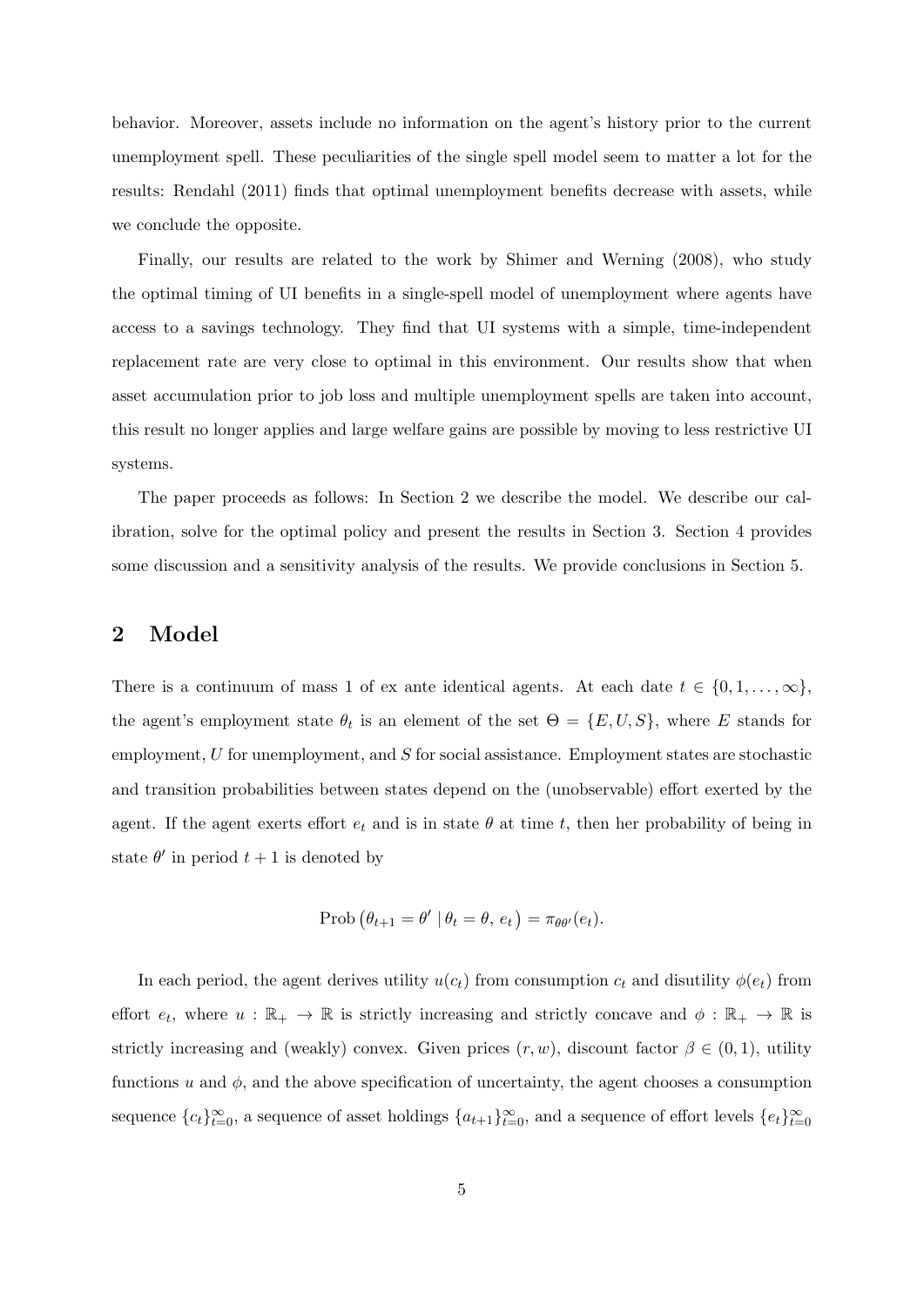to maximize expected discounted life-time utility:

$$
\max_{\{c_t, a_{t+1}, e_t\}} \mathbb{E}\left[\sum_{t=0}^{\infty} \beta^t \left(u(c_t) - \phi(e_t)\right)\right]
$$
\n
$$
\text{s.t.} \quad c_t + a_{t+1} = (1+r)a_t + y(a_t, \theta_t)
$$
\n
$$
a_{t+1} \geq \underline{a}, \ c_t \geq 0, \ e_t \geq 0
$$
\n
$$
a_0, \theta_0 \text{ given}
$$
\n(1)

where  $y(a_t, \theta_t)$  denotes the agent's income in period t, r is the return on assets between periods t and  $t + 1$ , and  $\underline{a} \leq 0$  represents a borrowing constraint.

If the agent is employed  $(\theta_t = E)$ , she receives a wage w and pays proportional income taxes at rate  $\tau$ . In state  $\theta_t = U$ , she receives unemployment benefits  $b(a_t)$ . Finally, in state  $\theta_t = S$  the agent is unemployed and receives social assistance transfers z. The agent's income (excluding interest income) in period  $t$  is hence given by

$$
y(a_t, \theta_t) = \begin{cases} (1 - \tau)w & \text{if } \theta_t = E, \\ b(a_t) & \text{if } \theta_t = U, \\ z & \text{if } \theta_t = S. \end{cases}
$$

The government provides unemployment benefits and social assistance benefits and levies a proportional tax  $\tau$  on labor income. Unemployment benefits  $b(a)$  may depend on the agent's current asset position  $a$ , while social assistance benefits  $z$  are asset-independent for simplicity. The government runs a balanced budget in each period, i.e., the government policy must satisfy

$$
\tau w \int_{a_t} d\mu_t(a_t, E) = \int_{a_t} b(a_t) d\mu_t(a_t, U) + z \int_{a_t} d\mu_t(a_t, S) \quad \forall t
$$
\n(2)

where  $\mu_t$  denotes the distribution of agents over asset holdings  $A = [\underline{a}, \infty)$  and employment states  $\Theta = \{E, U, S\}$  at time t.

The general setup of the model is not accessible for a quantitative analysis. We will therefore make some standard assumptions on functional forms.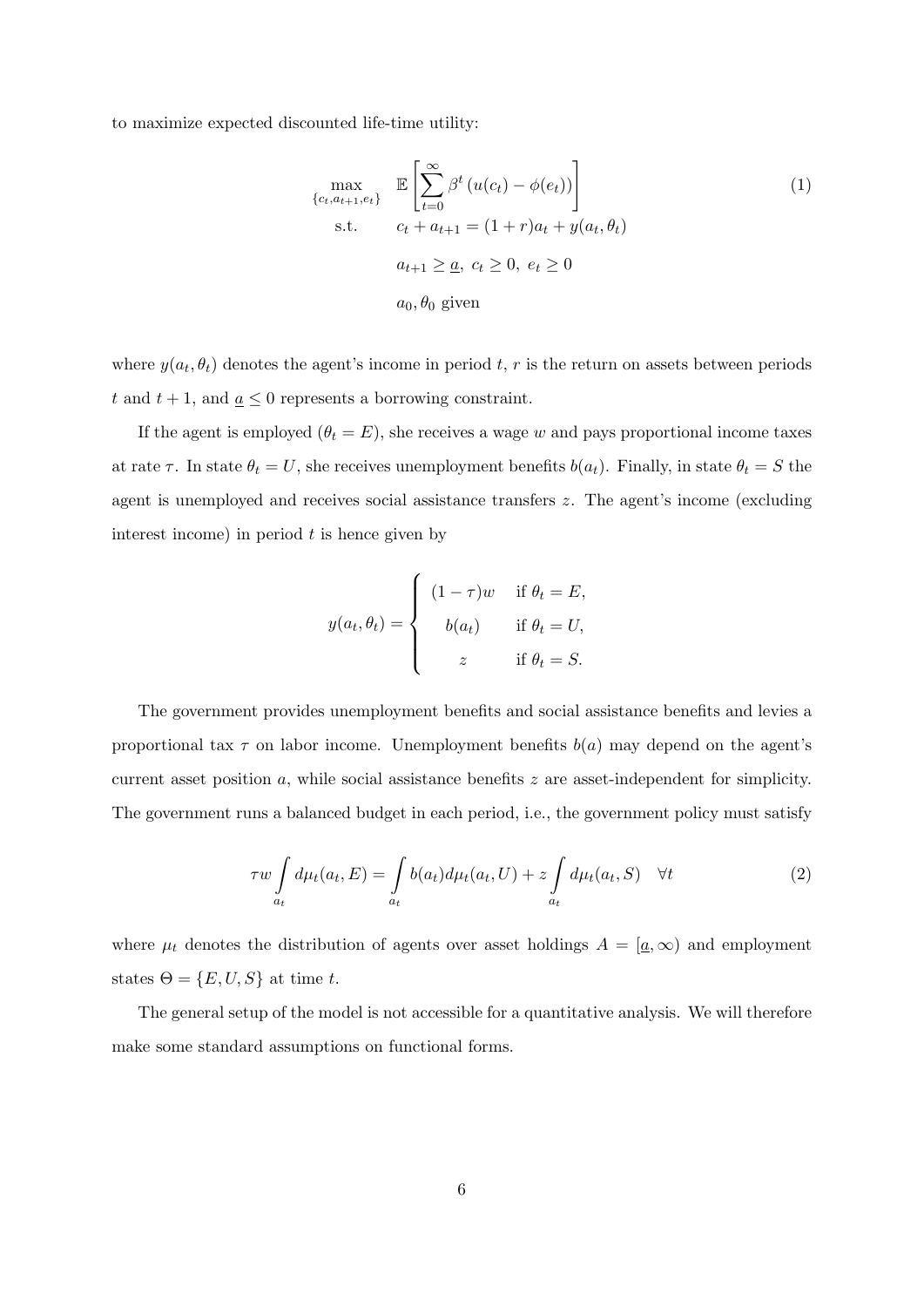Assumption 1. The agent's period utility function is given by

$$
u(c) - \phi(e) = \begin{cases} (1 - \beta) \left( \frac{c^{1 - \gamma}}{1 - \gamma} - e^{\chi} \right), & \gamma \neq 1, \chi \geq 1, \\ (1 - \beta) (\log(c) - e^{\chi}), & \gamma = 1, \chi \geq 1. \end{cases}
$$

Since empirical knowledge on the extent to which workers can influence their layoff risk is very limited, we will model layoffs as exogenous.<sup>4</sup> In addition, we assume that the job search technology of the agent is the same during social assistance and unemployment benefit receipt.

Assumption 2. Transition probabilities from employment to employment (EE) are independent of the agent's effort:

$$
\pi_{EE}(e)=\pi_{EE},
$$

with  $\pi_{EE} > 0$ . Transition probabilities from unemployment to employment (UE) and from social assistance to employment (SE) depend on effort in the following way:

$$
\pi_{UE}(e) = 1 - \exp(-\psi e), \qquad \pi_{SE}(e) = 1 - \exp(-\psi e).
$$

To economize on the number of state variables, we assume that the duration of unemployment benefits is stochastic.<sup>5</sup> An agent who received unemployment benefits at time  $t - 1$  and continues to be unemployed at time  $t$  will receive unemployment benefits with probability  $p$ and social assistance transfers with probability  $1 - p$ . By contrast, an unemployed agent who received social assistance transfers at time  $t - 1$  and continues to be unemployed at time t will receive social assistance transfers (and no unemployment benefits) with certainty. We will later choose  $p = 5/6$ , which means that unemployed agents, in expectation, have access to unemployment benefits during the first 6 months of their spell.

Combining these functional forms with the above rules for UI eligibility gives rise to the

<sup>4</sup>From a technical point of view, introducing layoff probabilities that depend on effort would not be difficult. However, in such a setup wealthy workers would ceteris paribus lose their job more often than poor ones. As a consequence, the asset distribution of job losers would dominate that of employed workers, which is contradicted by the findings from Gruber (2001). The fact that wealth matters for transitions from unemployment to employment, on the other hand, is well-established empirically. Silvio (2006) and Lentz (2009), among others, document that wealthier individuals ceteris paribus take longer to find a job. Our model will endogenously generate this feature.

<sup>&</sup>lt;sup>5</sup>By making the duration of unemployment benefits stochastic, we substantially reduce the computational complexity of the problem, but nonetheless capture the fact that benefits are paid for a limited time only. If the duration of unemployment benefits were deterministic, we would have to introduce the current duration of an unemployed's spell as an additional state variable.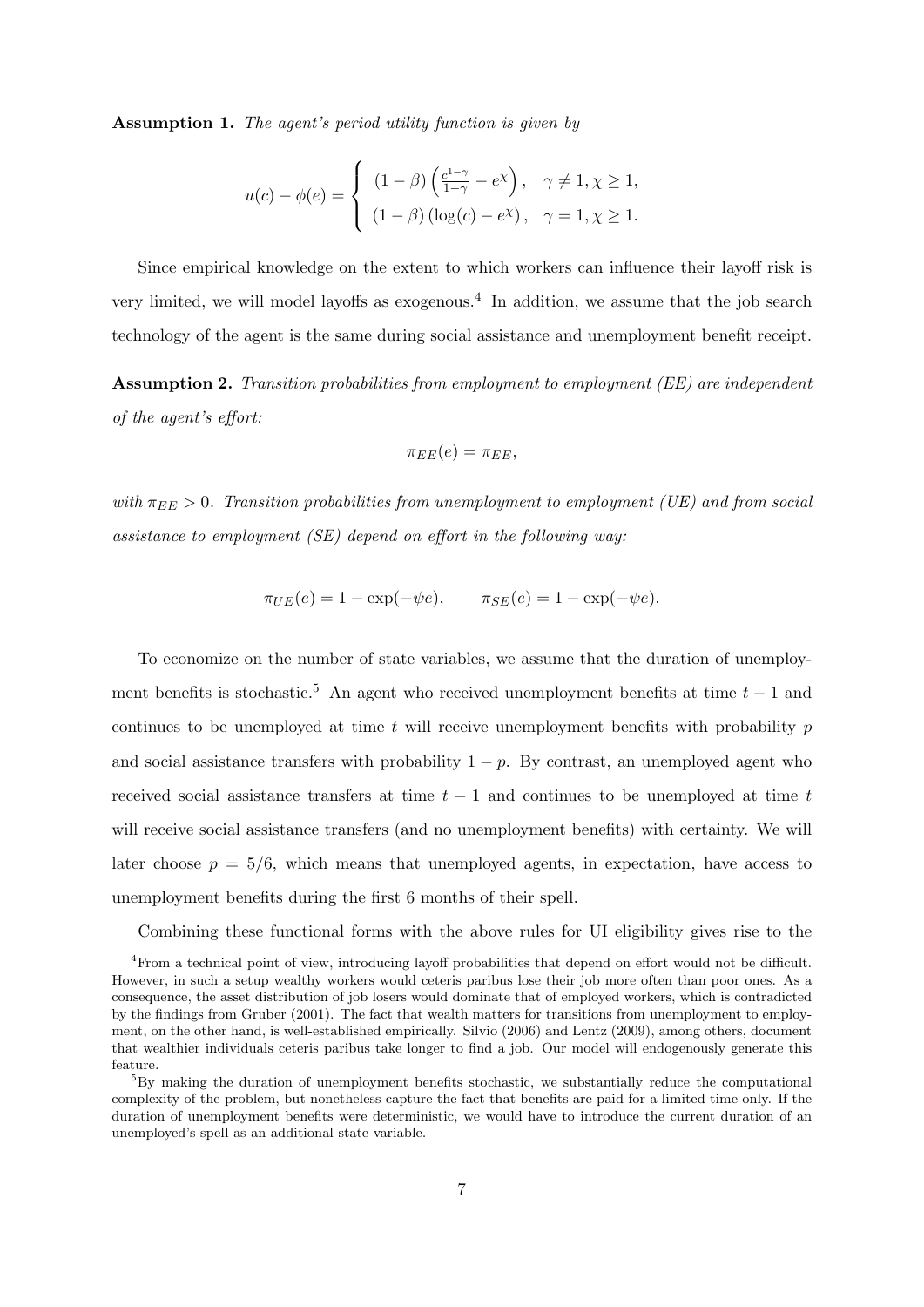following matrix of transition probabilities over states  $(E, U, S)$ :

$$
\begin{pmatrix}\n\pi_{EE} & 1 - \pi_{EE} & 0 \\
1 - \exp(-\psi e) & \exp(-\psi e)p & \exp(-\psi e)(1 - p) \\
1 - \exp(-\psi e) & 0 & \exp(-\psi e)\n\end{pmatrix}
$$
\n(3)

where the first, second, and third row contain the transition probabilities for an agent in state E, U, and S, respectively.

The following assumption allows us to solve the agent's decision problem using first-order conditions.<sup>6</sup>

**Assumption 3.** Unemployment benefits b(a) are differentiable on  $[a, \infty)$ .

### 2.1 Equilibrium

Recall  $\Theta = \{E, U, S\}$  and denote the asset space by  $A = [\underline{a}, \infty)$ . The agent's problem has a recursive structure and we restrict attention to recursive policies from now on. We adopt standard notation and denote current period's variables without time subscript and next period's variables by a prime, e.g.  $\theta$  and  $\theta'$  for the employment state in the current and the next period. The agent's Bellman equation reads

$$
v(a,\theta) = \max_{\{a',e\}} u((1+r)a + y(a,\theta) - a') - \phi(e) + \beta \sum_{\theta' \in \Theta} v(a',\theta')\pi_{\theta\theta'}(e)
$$
  
s.t.  $e \ge 0, a' \ge \underline{a}, (1+r)a + y(a,\theta) - a' \ge 0.$  (4)

A (recursive) steady state equilibrium consists of a value function  $v : A \times \Theta \to \mathbb{R}$ , an asset policy function  $a': A \times \Theta \to \mathbb{R}_+$ , an effort policy function  $e: A \times \Theta \to \mathbb{R}$ , a government policy  $(b(\cdot), z, \tau)$  and an invariant distribution  $\mu$  on the state space  $A \times \Theta$  such that:

1. v,  $a'$ , and e solve the agent's problem (1) given prices  $(w, r)$  and the government policy.

- 2. The government's budget constraint (2) is satisfied.
- 3.  $\mu$  is an invariant distribution given decision functions  $e, a'$  and transition matrix (3).

 $6$ We numerically verify that the solution to the agent's first-order conditions is indeed a solution to the agent's decision problem by re-optimizing the agent's decision using grid search and value function iteration.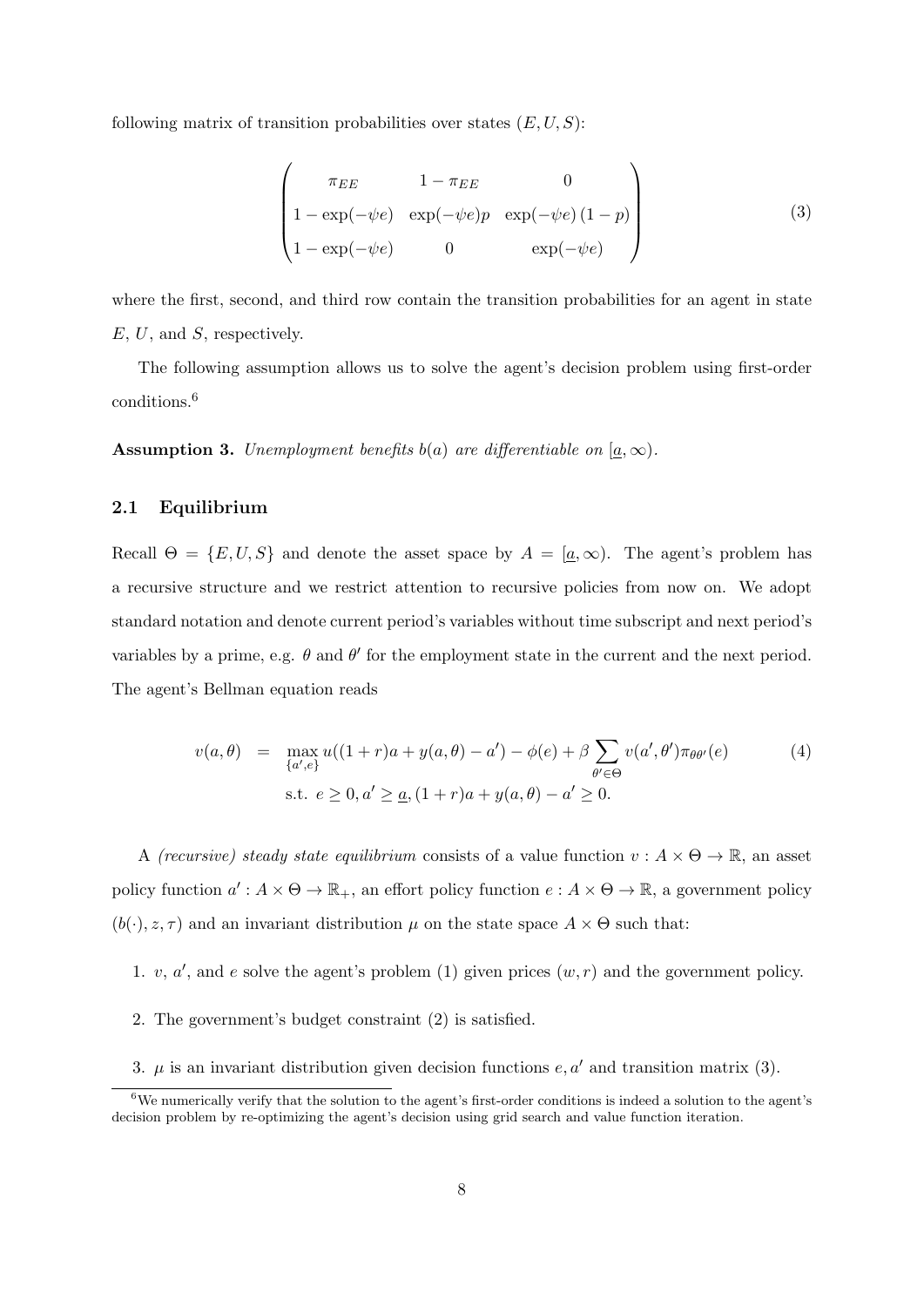## 3 Results

We take a model period to be one month. We normalize the wage rate to 1 and set the interest rate to match an annual return on assets of 4%. The parameters  $\psi$  and  $\pi_{EE}$  are chosen to replicate the average job finding and job loss rate in the United States in the period from 1980 to 2005.<sup>7</sup> The target for  $\beta$  is median assets (gross financial wealth) of newly displaced workers reported by Gruber (2001). For reasons specified below, we set the parameters of the agent's utility function to  $\gamma = 2$ ,  $\chi = 1$ . The benchmark UI policy consists of an asset-independent replacement rate of 0.5,  $b(a) = 0.5(1 - \tau)w$ , which represents the average replacement rate currently effective in the United States.<sup>8</sup> Social assistance benefits  $z$  are chosen according to the average transfer received by a single adult with no children in the 60th month of unemployment in the U.S., which gives  $z = 0.08(1 - \tau)w$ .<sup>9</sup> The tax rate is  $\tau = 0.0211$  and is set to balance the government's budget.

The calibration generates the following parameters:  $\pi_{EE} = 0.9855$ ,  $\psi = 0.0472$ ,  $\beta = 0.974$ . With these parameters, the steady state equilibrium matches the calibration targets as shown in Table 1. The corresponding consumption and effort decisions can be found in Figure 1.

Table 1: Calibration

|                             | model target |          |
|-----------------------------|--------------|----------|
| job finding rate            | $27.0\%$     | $27.0\%$ |
| job loss rate               | 1.5%         | 1.5%     |
| median assets of job losers | 1.2          | 12       |

Notes: Calibration result. The first column gives the data target, the second column the model predicted value of the data target, and the third column the empirical value of the calibration target. The sources for the empirical values of the data targets are given in the main text.

Our choice of the coefficient of relative risk aversion,  $\gamma = 2$ , turns out to be well in line with the relative change in marginal utility during unemployment estimated by Chetty (2008).

<sup>7</sup>The rates are derived using monthly worker flows from the Current Population Survey (CPS) for all workers aged 16 years and older from 1980 to 2005. Details are available upon request.

<sup>&</sup>lt;sup>8</sup>According to the OECD, the net replacement rate during the first six months of unemployment in the U.S. in 2009 amounts to 0.49. This number is calculated for single persons with no children and averaged over three stylized pre-unemployment income levels. See www.oecd.org/dataoecd/17/21/49021188.xlsx for further details.

<sup>&</sup>lt;sup>9</sup>The social assistance level of 0.08 is the net replacement rate in the 60th month of unemployment in the U.S. in 2009, calculated for single persons with no children and averaged over three stylized pre-unemployment income levels. See www.oecd.org/dataoecd/17/19/49021050.xlsx for further details. Benefits include social assistance (SNAP) and housing benefits.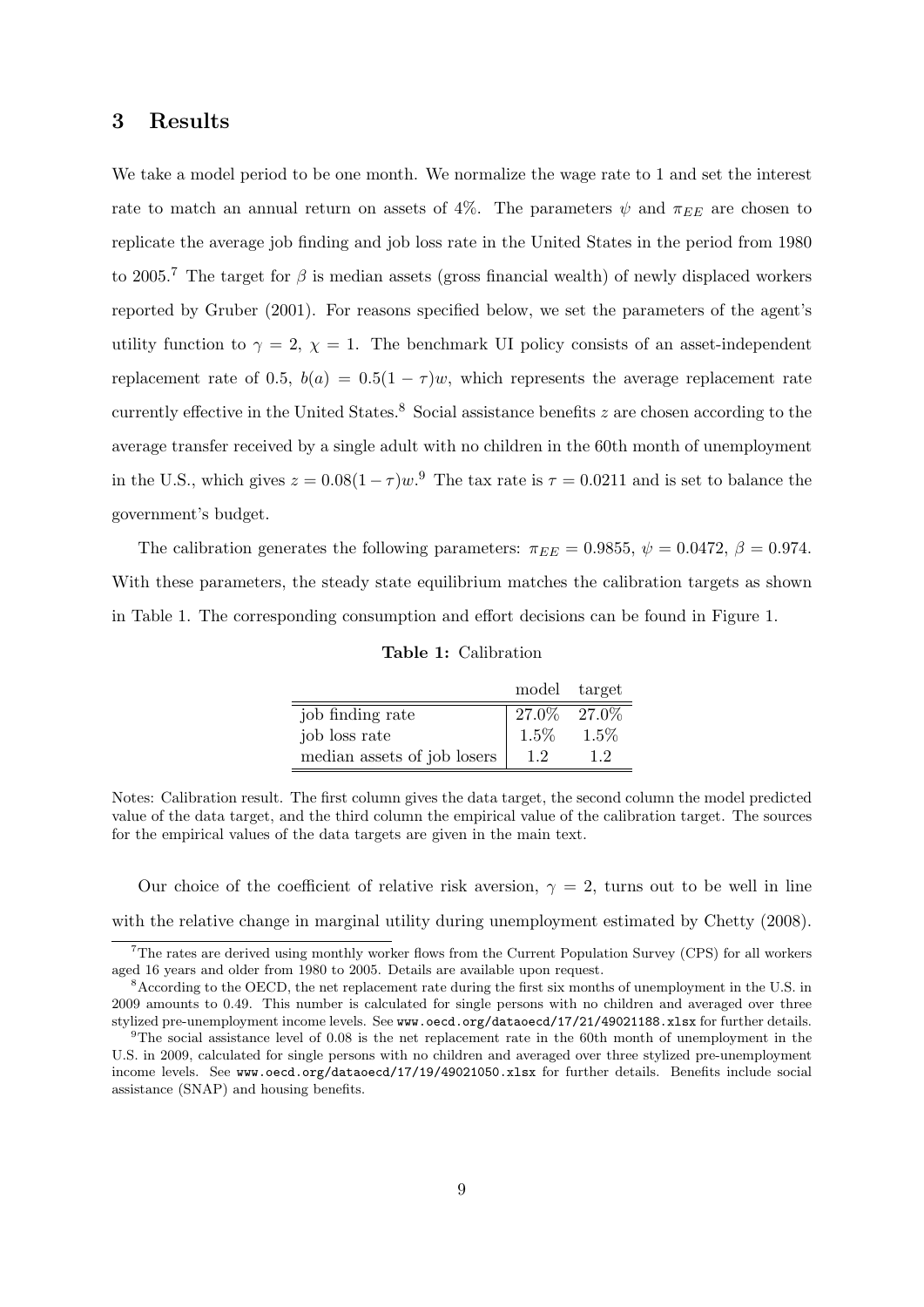Consider the expression

$$
\frac{u'\left(c^U\right) - u'\left(c^E\right)}{u'\left(c^U\right)}\tag{5}
$$

where  $c^E$  denotes consumption during employment and  $c^U$  represents consumption when receiving UI benefits. We compute this expression by comparing the consumption levels of employed and unemployed agents with identical asset positions. We then average over asset holdings, putting weights according to the asset distribution of the unemployed. While Chetty estimates (a dynamic version of) expression (5) to be roughly 0.6, our model generates a number of 0.64.

To check the plausibility of the effort cost parameter,  $\chi = 1$ , we examine the elasticity of the job finding rate with respect to UI benefits. Intuitively, the higher the convexity of effort costs, the smaller is the reaction of effort to changes in benefit generosity. With  $\chi = 1$ , at the benchmark UI system the elasticity of the job finding rate with respect to the replacement rate is approximately  $0.48^{10}$  This number is closely in line with the results by Chetty (2008), who estimates an elasticity of 0.53. Most estimates surveyed by Krueger and Meyer (2002) fall into a similar range.

#### 3.1 Asset-independent UI

We now hold the parameters of the model fixed and vary the replacement rate of the UI system, while adapting the tax rate to keep the government budget balanced. Table 2 displays mean asset holdings, unemployment, taxes and welfare for the steady state equilibria associated with various replacement rates. We also report the utilitarian welfare gain relative to the benchmark policy, expressed in terms of equivalent variation of consumption of the benchmark economy.

Using utilitarian steady state welfare as our criterion, the optimal replacement rate is 40 percent. The welfare gain relative to the benchmark policy is negligible, however, as steady state welfare raises by only 0.02 percent in consumption equivalent terms. The benchmark replacement rate of 50 percent is hence very close to optimal.

The benchmark government policy yields a substantial welfare increase relative to autarky. Table 3 shows the welfare effects of eliminating unemployment insurance and/or social assistance. Relative to the benchmark policy, autarky (no UI, no social assistance) entails steady state welfare losses of 0.64 percent in consumption equivalent terms.

<sup>&</sup>lt;sup>10</sup>More precisely, a ten percent increase in the replacement rate (from  $0.5$  to  $0.55$ ) reduces the job finding rate of agents receiving UI benefits by roughly 4.8 percent in our model (from 0.2233 to 0.2125).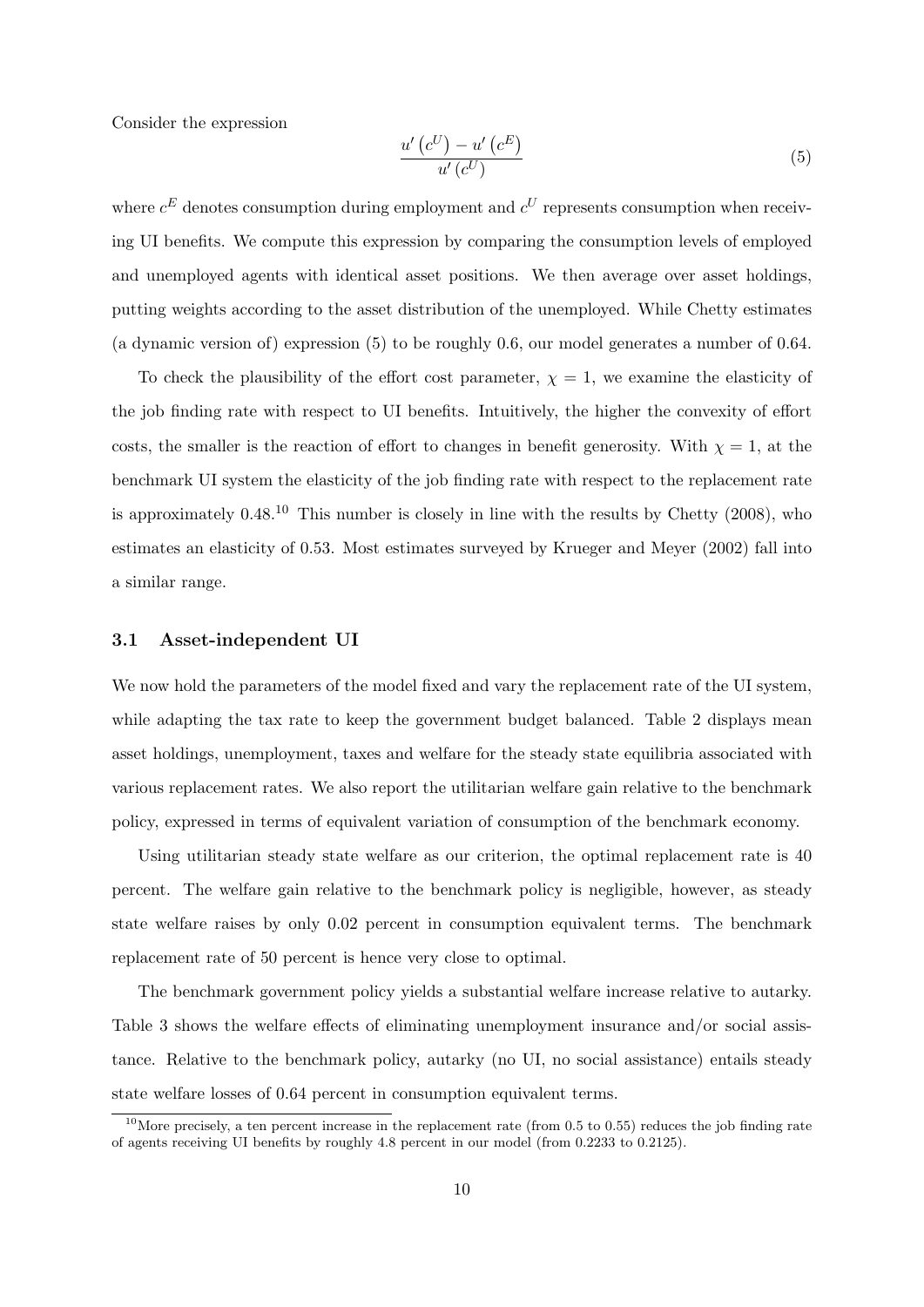| replacement | assets | unemployment | $\text{tax}$ | welfare change |
|-------------|--------|--------------|--------------|----------------|
| 80\%        | 0.73   | $6.2\%$      | 3.9%         | $-0.38\%$      |
| 70%         | 0.84   | 5.8%         | $3.2\%$      | $-0.18%$       |
| $60\%$      | 0.98   | $5.4\%$      | $2.6\%$      | $-0.06\%$      |
| 50%         | 1.13   | $5.1\%$      | $2.1\%$      | $0.00\%$       |
| 40\%        | 1.31   | 4.8%         | 1.6%         | $0.02\%$       |
| 30\%        | 1.53   | $4.6\%$      | $1.2\%$      | $0.00\%$       |
| 20%         | 1.78   | 4.4%         | 0.8%         | $-0.03%$       |

Table 2: Steady states for various asset-independent replacement rates

Notes: Results of varying the replacement rate starting from the benchmark economy. Column 1 gives the different replacement rates, column 2 the average asset holdings in the economy, column 3 the unemployment rate, column 4 the tax rate, and column 5 the welfare change expressed as equivalent variation in steady state consumption generated by moving from the benchmark economy to the economy with the new replacement rate.

Table 3: Steady states for the benchmark policy, no UI, no social assistance, and autarky

| policy               | assets | unemployment | $\text{tax}$ | welfare change |
|----------------------|--------|--------------|--------------|----------------|
| benchmark            | 1.13   | 5.1%         | $2.1\%$      | $0.00\%$       |
| no social assistance | 1.35   | 4.6%         | 1.9%         | $-0.35\%$      |
| no UI                | 2.50   | 4.1%         | $0.1\%$      | $-0.25%$       |
| autarky              | 2.56   | 3.8%         | $0.0\%$      | $-0.64\%$      |

Notes: Results of eliminating unemployment insurance benefits, social assistance benefits, or both. The first column describes the policy experiment, column 2 gives the average asset holdings in the economy, column 3 the unemployment rate, column 4 the tax rate, and column 5 the welfare change expressed as equivalent variation in steady state consumption.

#### 3.2 Linear asset-dependent UI

We now allow UI benefits  $b(a)$  to depend on assets, holding the tax rate  $\tau = 0.0211$  fixed at the benchmark level.<sup>11</sup> For now, we restrict ourselves to systems where the replacement rate depends on assets in a linear way,

$$
\frac{b(a)}{(1-\tau)w} = \alpha_1 a + \alpha_2. \tag{6}
$$

We explore various slopes  $\alpha_1$  and choose the intercept  $\alpha_2$  to preserve budget balance. Recall that the social assistance replacement rate is set to 0.08. We therefore allow for intercept values  $\alpha_2 \in [0.08, 1].$ 

Table 4 shows that steady state welfare increases in  $\alpha_1$ , the slope of the benefit scheme. We

<sup>&</sup>lt;sup>11</sup>We also explored asset-dependent benefits for alternative tax rates. The results are very similar to the ones reported for  $\tau = 0.0211$ . Moreover, this tax rate is approximately optimal. See Appendix C for further details.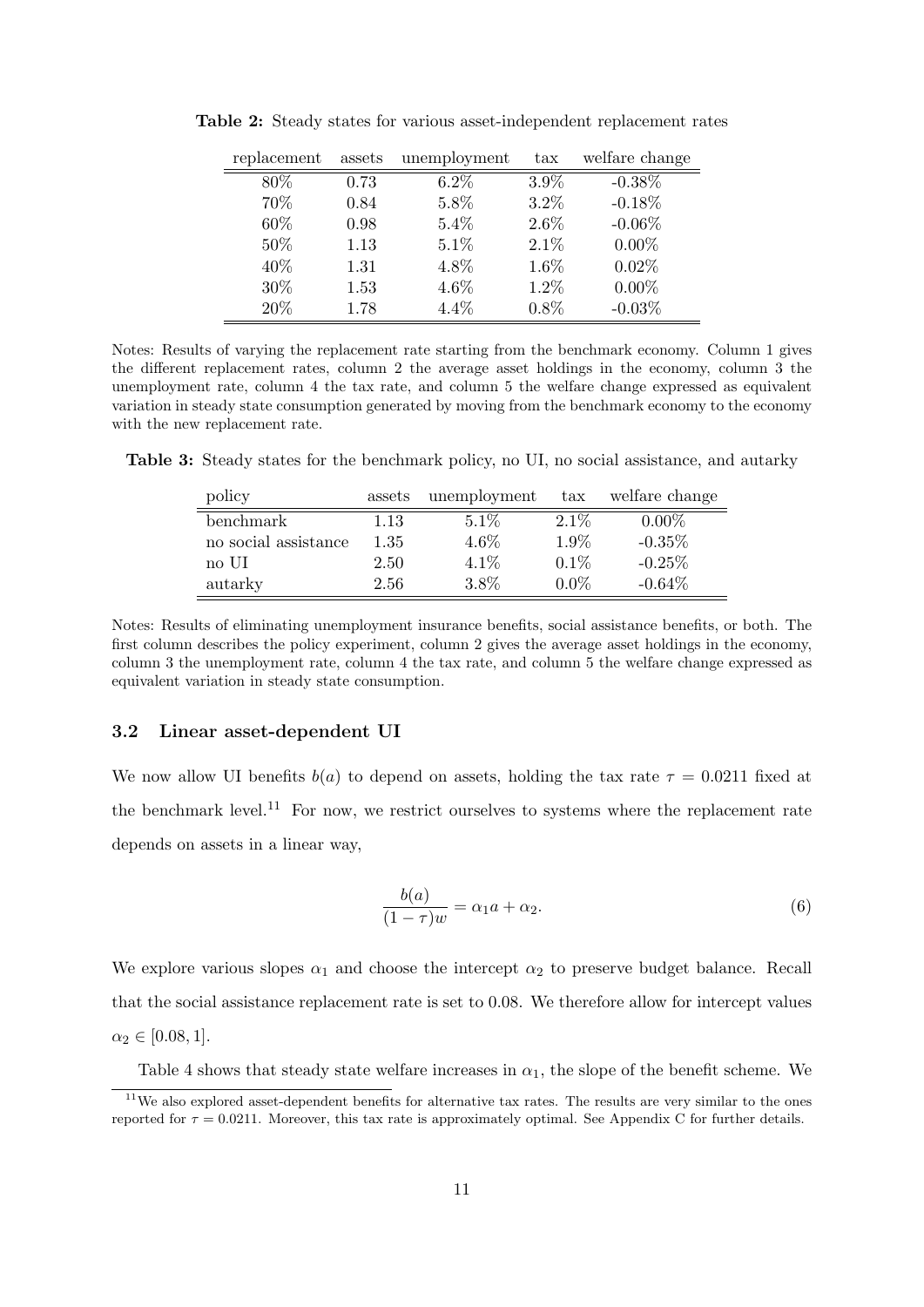| $\alpha_1$ | $\alpha$ <sub>2</sub> | assets | unemployment | welfare change |
|------------|-----------------------|--------|--------------|----------------|
| $-0.150$   | 0.615                 | 0.57   | 4.7%         | $-0.88\%$      |
| $-0.100$   | 0.590                 | 0.72   | 4.8%         | $-0.62\%$      |
| $-0.050$   | 0.553                 | 0.89   | 4.9%         | $-0.33\%$      |
| 0.000      | 0.500                 | 1.13   | $5.1\%$      | $0.00\%$       |
| 0.050      | 0.419                 | 1.47   | 5.3%         | 0.38%          |
| 0.100      | 0.283                 | 2.02   | 5.7%         | $0.86\%$       |
| 0.138      | 0.084                 | 2.83   | 6.1%         | 1.34%          |

Table 4: Steady states for linear asset-dependent replacement rates

Notes: Results for replacement rates that are linear in assets. The first column gives the slope of the replacement rate with respect to assets, column 2 the intercept, column 3 the average asset holdings in the economy, column 4 the unemployment rate, and column 5 the welfare change expressed as equivalent variation in steady state consumption generated by moving from the benchmark economy to the economy with asset-dependent replacement rates. The tax rate  $\tau = 0.0211$  is fixed at the benchmark level.

note that the potential welfare gain of linking benefits linearly to assets corresponds to roughly 1.3 percent of steady state consumption. This gain is more than twice as large as the gain of moving the economy from autarky to the benchmark policy. In addition, we find that systems where benefits *decrease* with assets (the conventional definition of an asset test) bring welfare losses compared to the benchmark system with asset-independent benefits. The optimal linear asset-dependent UI system is given by parameters  $\alpha_1 = 0.138$ ,  $\alpha_2 = 0.084$ . These parameters are at the corner. If we increase the slope  $\alpha_1$  even further, it becomes impossible to find an intercept  $\alpha_2 \in [0.08, 1]$  such that the government budget is balanced.

Under the optimal linear asset-dependent system, agents with zero assets face a replacement rate equal to that under social assistance. For the median job loser, having assets of around 3.1, the replacement rate equals 50 percent during the first month of unemployment. Figure 2 shows the shape of UI benefits under this system. Figure 3 displays the corresponding consumption decisions and job finding probabilities.

For mechanical reasons, benefit schemes that increase with assets generate higher unemployment rates than schemes with asset-independent or asset-decreasing benefits. This is simply a peculiarity of our policy experiment. Recall that we fix the tax rate, which implies that the amount of government transfers is approximately the same for all policies. Since asset-increasing UI systems implicitly subsidize pre-cautionary saving and thereby raise steady state asset holdings, the total amount of resources available during unemployment is higher for those systems. Quite straightforwardly, job finding rates are thus lower. It would not be difficult to reduce the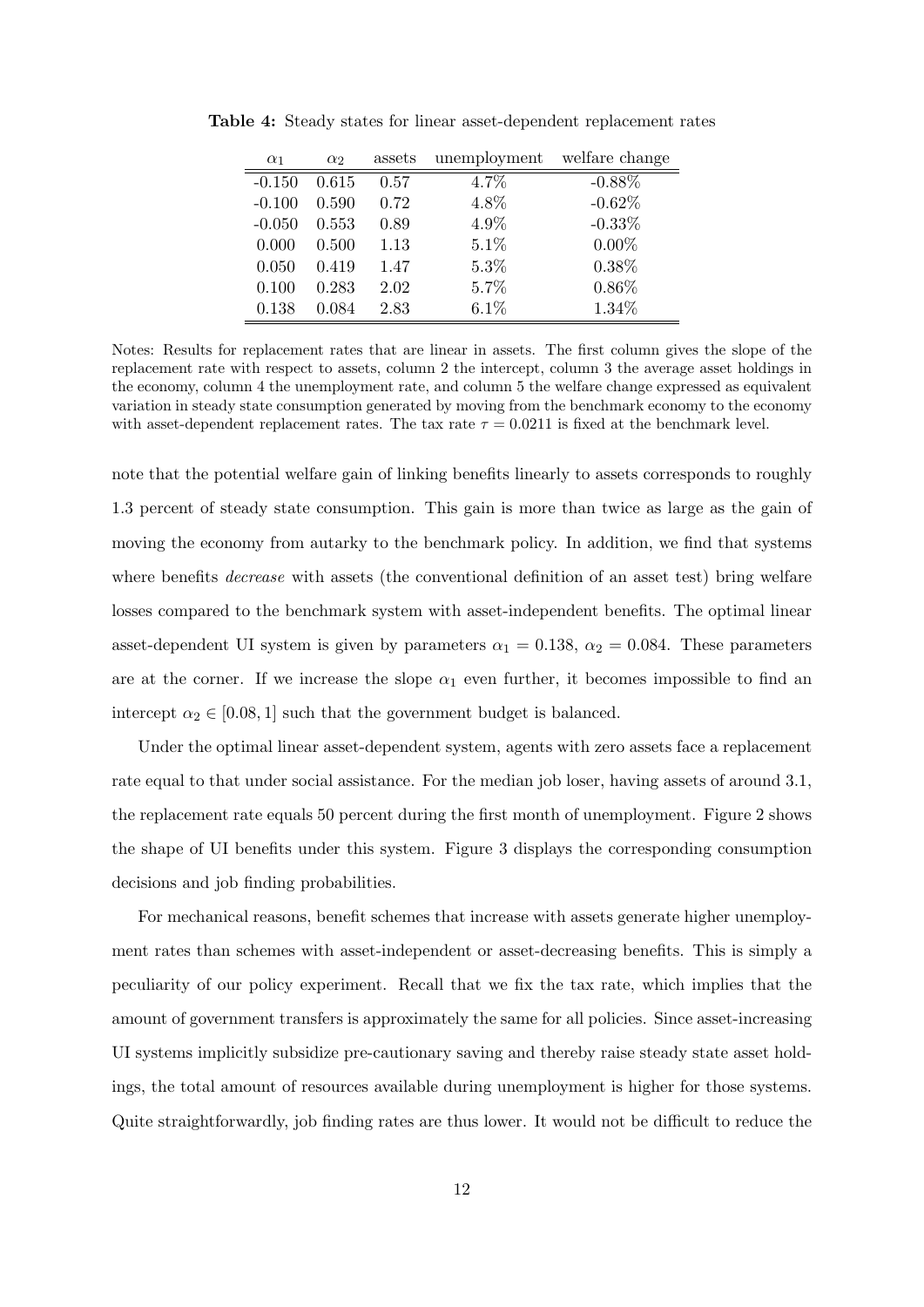tax rate and the average level of benefits such that the job finding rate of the asset-increasing UI system matches the rate of the benchmark policy. Appendix C shows that this does not yield higher welfare.

#### 3.3 Nonlinear asset-dependent UI

We now consider a more flexible functional form for UI benefits. This allows us to locally increase the slope of benefits even further than in the experiments conducted above. Given that the optimal linear benefit function was the one that had the highest possible slope subject to obtaining budget balance, there might be room for a further welfare improvement.

Since asset-decreasing benefit schemes lead to welfare losses in the linear case, we restrict ourselves to a class of increasing functions,

$$
\frac{b(a)}{(1-\tau)w} = 1 - 0.92 \exp\left(-\left(a/\lambda_2\right)^{\lambda_1}\right),\tag{7}
$$

where  $\lambda_1, \lambda_2$  are positive parameters. The class of functions in (7) includes S-shaped and concave benefit schemes, as well as schemes that are approximately linear over some range. Intuitively, the slope parameter  $\lambda_1$  determines the sensitivity of benefits as we move from the center of the asset distribution to the tails. Notice that benefits exceed the social assistance level of 0.08 and are bounded above by 1 for all parameter values.

We examine different values for  $\lambda_1$  and choose  $\lambda_2$  to ensure that the government budget is balanced. Table 5 shows the results of various parameter values for this functional form. Figure 4 displays the shape of UI benefits under the optimal parameters, while Figure 5 shows the corresponding consumption function and optimal job finding probabilities. The steady state welfare gain relative to the benchmark policy is substantial and amounts to an equivalent variation of 1.56 percent of period consumption. Yet, this gain is only slightly larger than the one obtained by the optimal linear benefit system. Besides, we find that steeper slopes of the benefit function are not necessarily better. For functions with parameter values  $\lambda_1$  higher than the optimal level,  $\lambda_1 = 2$ , the slope of benefits at the mean of the asset distribution is steeper (and mean asset holdings are higher), but steady state welfare is lower.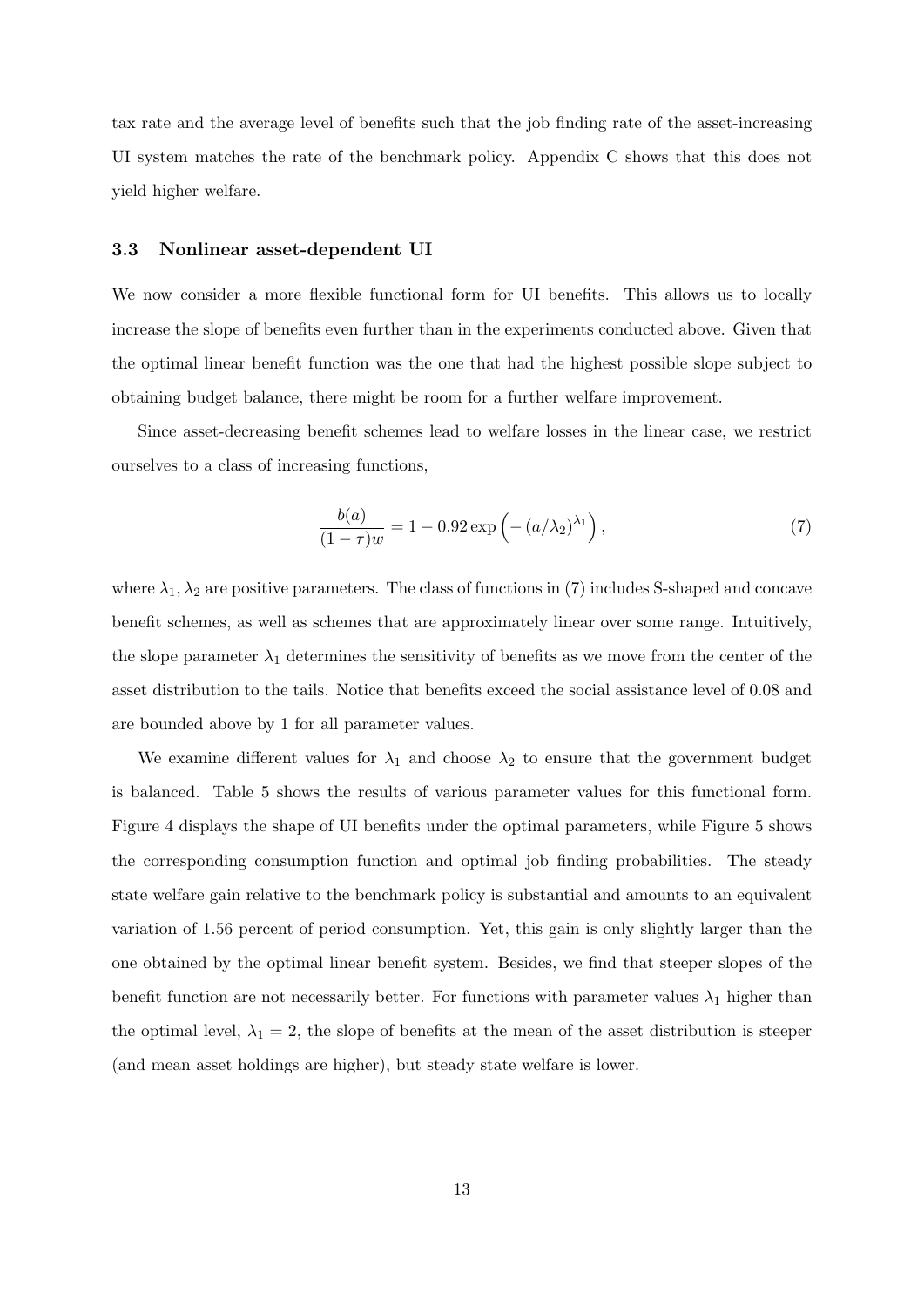| $\lambda_1$ | $\lambda_2$ |       | assets unemployment welfare change |        |
|-------------|-------------|-------|------------------------------------|--------|
| 1.0         | 4.378       | 2.50  | $5.9\%$                            | 1.16\% |
| 1.5         | 4.500       | 3.04  | 6.2%                               | 1.43%  |
| 2.0         | 4.815       | 3.48  | 6.5%                               | 1.56%  |
| 2.5         | 5.200       | -3.56 | $6.7\%$                            | 1.06%  |

Table 5: Steady states for various nonlinear asset-dependent replacement rates

Notes: Results for various asset-dependent replacement rates using the functional form described in equation (7). The first two columns display the parameter values, column states 3 the average asset holdings in the economy, column 4 the unemployment rate, and column 5 the welfare change expressed as equivalent variation in steady state consumption generated by moving from the benchmark economy to the economy with asset-dependent replacement rates. The tax rate  $\tau = 0.0211$  is fixed at the benchmark level.

## 4 Discussion

The quantitative results from the previous section have shown that linking the UI replacement rate to individual assets generates a substantial welfare gain relative to asset-independent systems. Most importantly, we have found that the replacement rate should be an increasing function of assets.

The economic forces behind this result become straightforward once we differentiate between the moral hazard effect and the liquidity effect of UI. As emphasized by Chetty (2008), UI programs play two very distinct roles.<sup>12</sup> On the one hand, they narrow the income gap between employment and unemployment. This distorts the relative price between work and leisure, and results in moral hazard so that unemployed workers substitute from search effort towards leisure. On the other hand, UI programs alleviate borrowing constraints by raising the worker's wealth during unemployment. This second channel, referred to as the liquidity effect, also leads to a reduction in search effort. Although both the liquidity and the moral hazard effect influence the agent's search behavior in a similar direction, the welfare consequences are very different. Liquidity provision is a socially beneficial response to credit market imperfection, while the moral hazard effect resulting from the price distortion is detrimental to social welfare.

Ideally, a UI program should generate liquidity without generating moral hazard. In a model with endogenous asset accumulation, the UI system affects the liquidity situation of unemployed workers not only directly through transfers during unemployment, but also indirectly by changing the worker's precautionary saving behavior prior to job loss. In standard, asset-

<sup>&</sup>lt;sup>12</sup>Shimer and Werning (2008) also discuss a dual role of UI with a slightly different focus.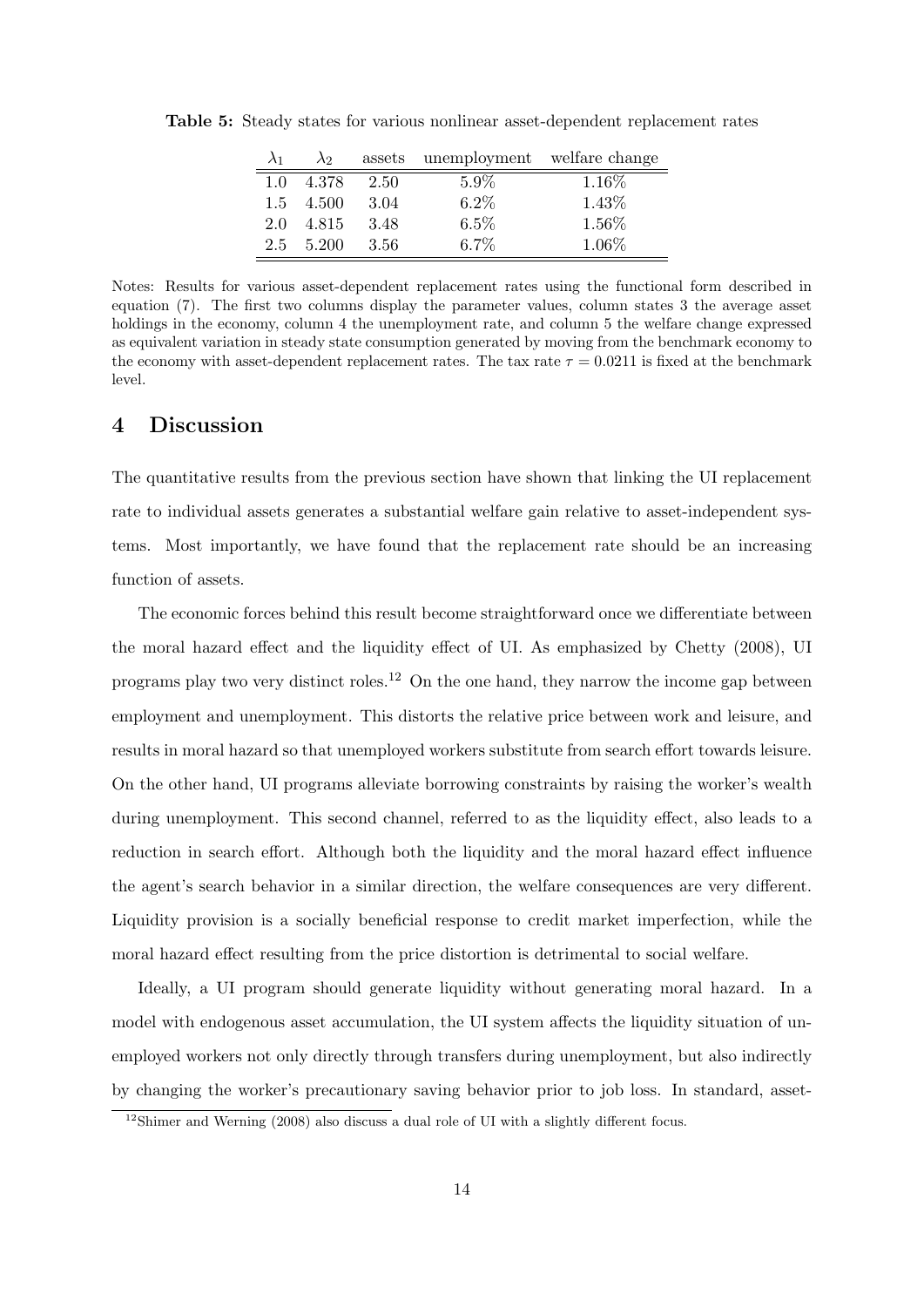independent UI systems, public transfers have an ambiguous effect on the liquidity situation, because any increase in the generosity of UI will crowd out precautionary savings. Systems with asset-increasing UI benefits, however, implicitly raise the rate of return on assets and thereby enhance precautionary savings while keeping the average generosity of transfers unchanged. This generates extra liquidity via private asset accumulation without changing the average level of benefits, which means that the effects on publicly provided liquidity and moral hazard both average out to zero, loosely speaking.

Moreover, if we look at the *dynamic* distribution of moral hazard effects, we find that assetincreasing UI benefits have some additional desirable properties. As long as agents accumulate assets during employment and decrease assets during unemployment, assets are a summary statistic of the agent's employment history, where an high asset stock signals short (and/or infrequent) periods of unemployment. Asset-increasing UI benefits therefore have the feature that benefits decrease with the duration of present and past unemployment spells, which is commonly found to be optimal in the dynamic contracting literature; see Shavell and Weiss (1979), and Hopenhayn and Nicolini (2009). Furthermore, the magnitude of asset accumulation and decumulation tends to be larger in systems with asset-increasing benefits, so that consumption during employment decreases more strongly with the duration of previous unemployment spells. Hence, UI systems with asset-increasing benefits create more significant 're-employment taxes' in the sense of Hopenhayn and Nicolini (1997). In these two ways asset-increasing UI benefits emulate the dynamics of constrained efficient allocations, which complements the efficiency gain resulting from improved liquidity provision.

Finally, by raising the steady state asset stock, asset-increasing UI systems generate extra interest income, compare Table 4, so that a part of the welfare change results simply from higher mean income. For instance, when comparing the benchmark economy to the economy with optimal linear asset-dependent benefits, we observe that the change in the asset stock generates additional interest income equivalent to approximately 0.6 percent of period consumption, while the total welfare gain amounts to 1.34 percent of period consumption.

For a conclusive welfare analysis, the steady state effects discussed above have to be compared to the costs of reaching the new steady state. The following two sections show that the welfare gains of asset-increasing UI systems need to be corrected downwards when the transi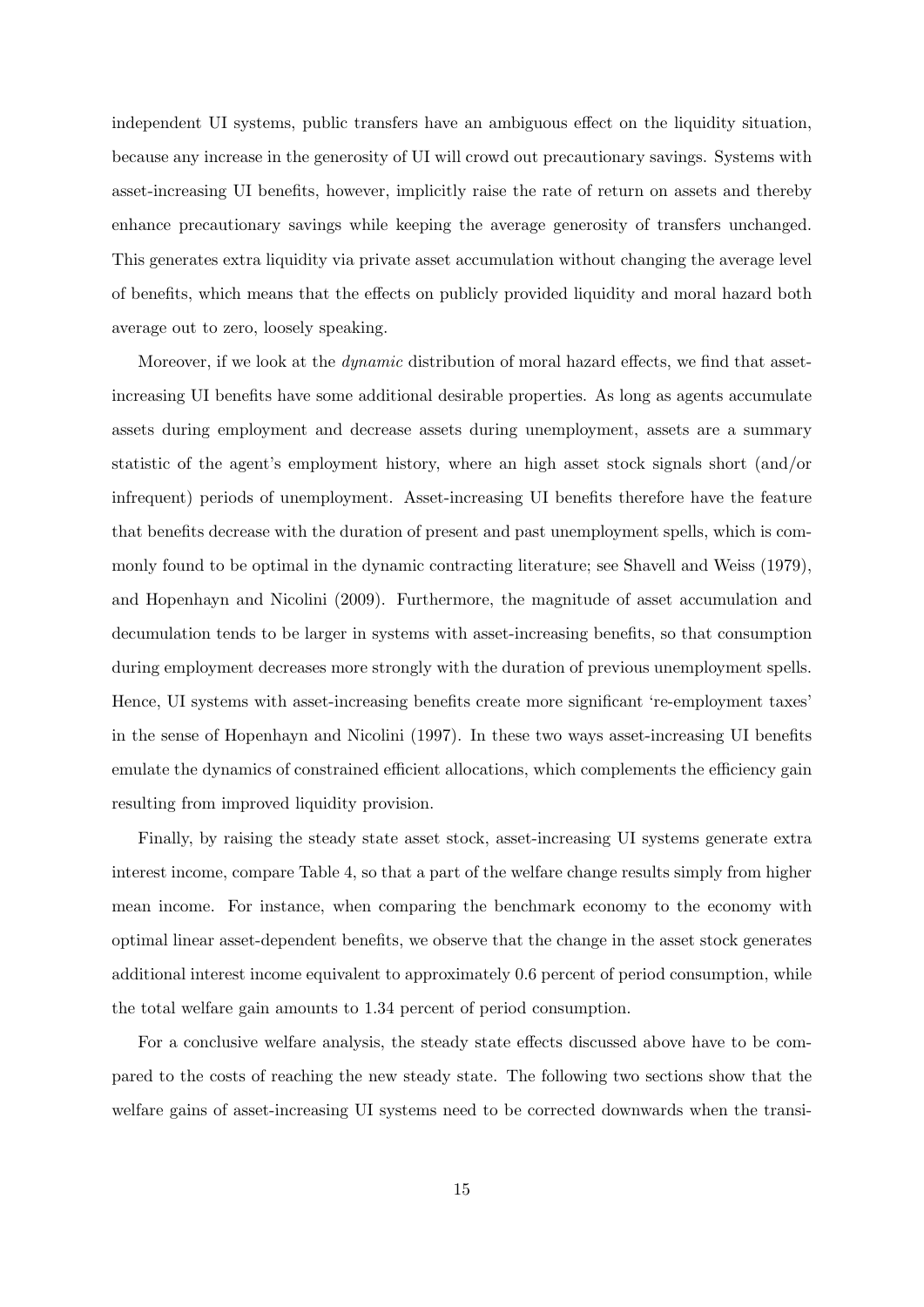tion phase is taken into account. Yet, transition effects will not invalidate the basic insight that optimal UI benefits are increasing in individual asset holdings.

#### 4.1 A simple transition experiment

To approximate the consequences of an optimal transition, we suppose throughout this section that the government can arbitrarily change the asset distribution at the time of a policy reform using individual specific lump-sum transfers. There are many possible ways to design those transfers. However, in terms of the costs they are all identical: if mean assets in the pre-reform steady state are given by  $\bar{a}_{old}$  and mean assets in the post-reform steady state are  $\bar{a}_{new}$ , then the lump-sum transfers can be financed by the government by repaying  $r(\bar{a}_{new} - \bar{a}_{old})$  in every period. We add this cost or revenue to the government's budget constraint and keep the budget balanced by adjusting UI benefits accordingly.

In this experiment, the economy immediately jumps from the pre-reform steady state to the post-reform steady state. Yet, the costs of changing the asset stock are taken into account, because they enter the government's budget and are repaid over the future. Using this approach, the welfare effects of policies that raise the steady state asset distribution will be corrected downwards. Table 6 displays mean asset holdings, unemployment, taxes and welfare changes for various asset-independent UI systems taking into account the transition costs outlined above. For asset-independent systems, we find that the optimal replacement rate coincides with the benchmark rate of 50 percent.

Table 7 considers UI benefits that are linear in assets. Confirming the results from Section 3.2, we find that welfare is increasing in the slope of UI benefits even when the transition costs described above are included. Since part of the tax revenue is used to finance the change in the steady state asset stock, the benefit functions from Section 3.2 are no longer feasible. The highest possible slope of benefits is now given by  $\alpha_1 = 0.12$ , and leads to a welfare gain of 0.79 percent of period consumption.<sup>13</sup>

<sup>&</sup>lt;sup>13</sup>By contrast, when the costs of the lump-sum transfers to change the capital stock are ignored (as in Section 3.2), the intercept of the benefit function with slope  $\alpha_1 = 0.12$  can be increased from  $\alpha_2 = 0.08$  to a level of  $\alpha_2 = 0.20$ . At the same time, the welfare gain rises to 1.09 percent of consumption.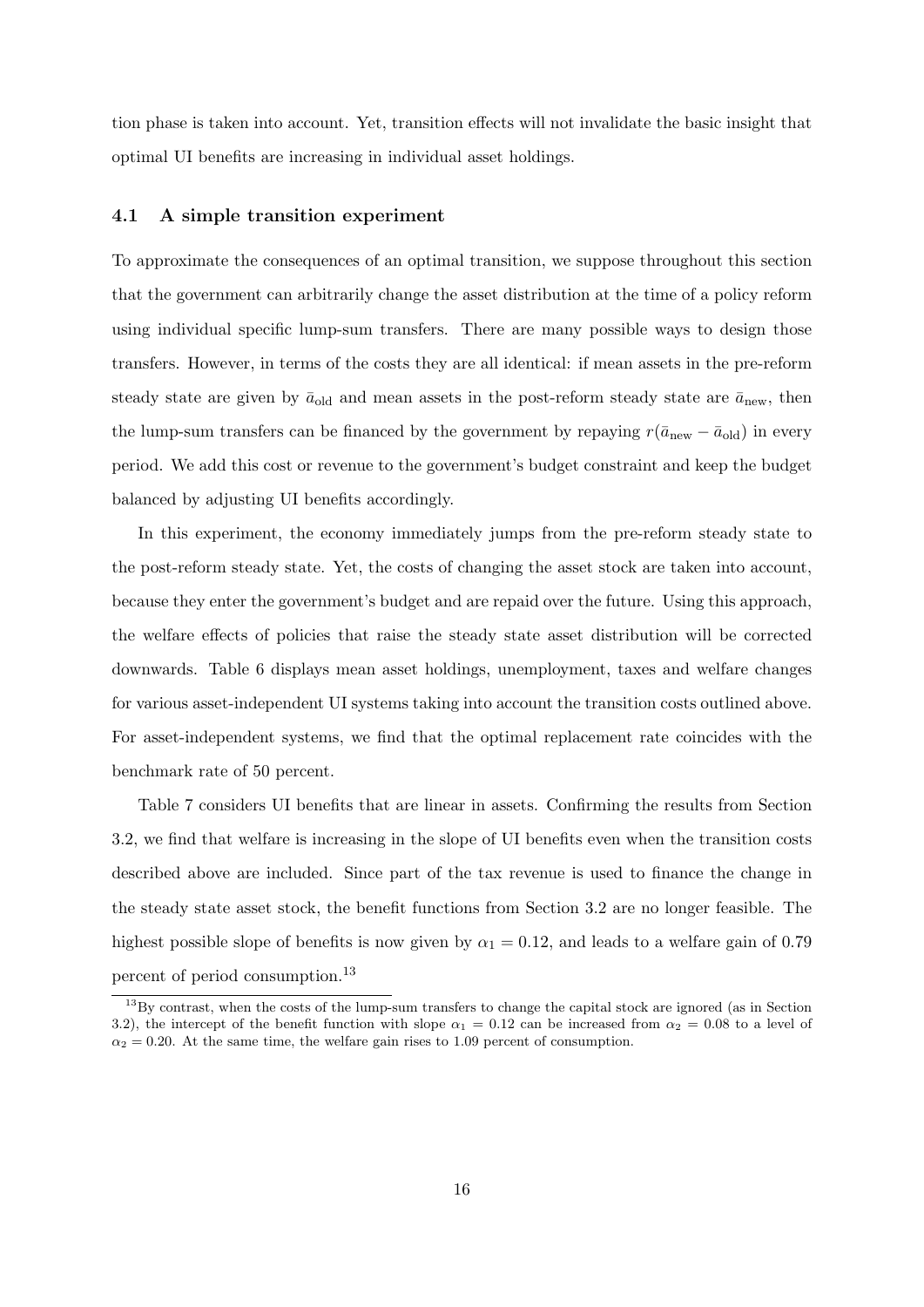| replacement | assets | unemployment | $\text{tax}$ | welfare change |
|-------------|--------|--------------|--------------|----------------|
| 80%         | 0.73   | $6.2\%$      | 3.8%         | $-0.27%$       |
| 70%         | 0.84   | 5.8%         | 3.1%         | $-0.10%$       |
| 60%         | 0.98   | 5.4%         | 2.6%         | $-0.02\%$      |
| 50%         | 1.13   | $5.1\%$      | 2.1%         | $0.00\%$       |
| 40%         | 1.31   | 4.8%         | 1.7%         | $-0.03\%$      |
| 30%         | 1.52   | 4.6%         | 1.3%         | $-0.10\%$      |
| 20%         | 1.77   | 4.4%         | 1.0%         | $-0.20\%$      |

Table 6: Steady states for various asset-independent replacement rates. Transition costs as outlined in Section 4.1 are included.

Notes: In this transition experiment, the government immediately moves the economy to the post-reform steady state using individual specific lump sum transfers. The costs or revenues of these transfers enter the government's budget and are repaid over the future.

Table 7: Steady states for linear asset-dependent replacement rates. Transition costs as outlined in Section 4.1 are included.

| $\alpha_1$ | $\alpha_2$ | assets | unemployment welfare change |           |
|------------|------------|--------|-----------------------------|-----------|
| $-0.150$   | 0.658      | 0.51   | 4.8%                        | $-0.71%$  |
| $-0.100$   | 0.621      | 0.67   | 4.9%                        | $-0.49\%$ |
| $-0.050$   | 0.571      | 0.87   | 5.0%                        | $-0.26\%$ |
| 0.000      | 0.500      | 1.13   | 5.1%                        | $0.00\%$  |
| 0.050      | 0.394      | 1.51   | $5.2\%$                     | $0.30\%$  |
| 0.100      | 0.210      | 2.16   | 5.4%                        | 0.64%     |
| 0.120      | 0.081      | 2.62   | 5.5%                        | 0.79%     |

Notes: In this transition experiment, the government immediately moves the economy to the postreform steady state using individual specific lump sum transfers. The costs or revenues of these transfers enter the government's budget and are repaid over the future. The tax rate  $\tau = 0.0211$  is fixed at the benchmark level.

#### 4.2 An explicit transition phase

If we rule out individual specific lump-sum transfers, the steady state asset distribution induced by a policy reform cannot be implemented instantaneously. It will thus take some time before individual saving decisions have moved the asset distribution to its new steady state.

The simplest way of modeling an explicit transition would be to posit that the UI reform is not anticipated and takes effect immediately at the time it is announced. For the introduction of asset-increasing benefits, however, this would be the worst possible approach. During the transition phase, agents would not only have to give up consumption to build a higher asset stock, they would also face very little insurance against unemployment. For instance, at the linear UI policy that maximizes steady state welfare in Section 3.2, the replacement rate at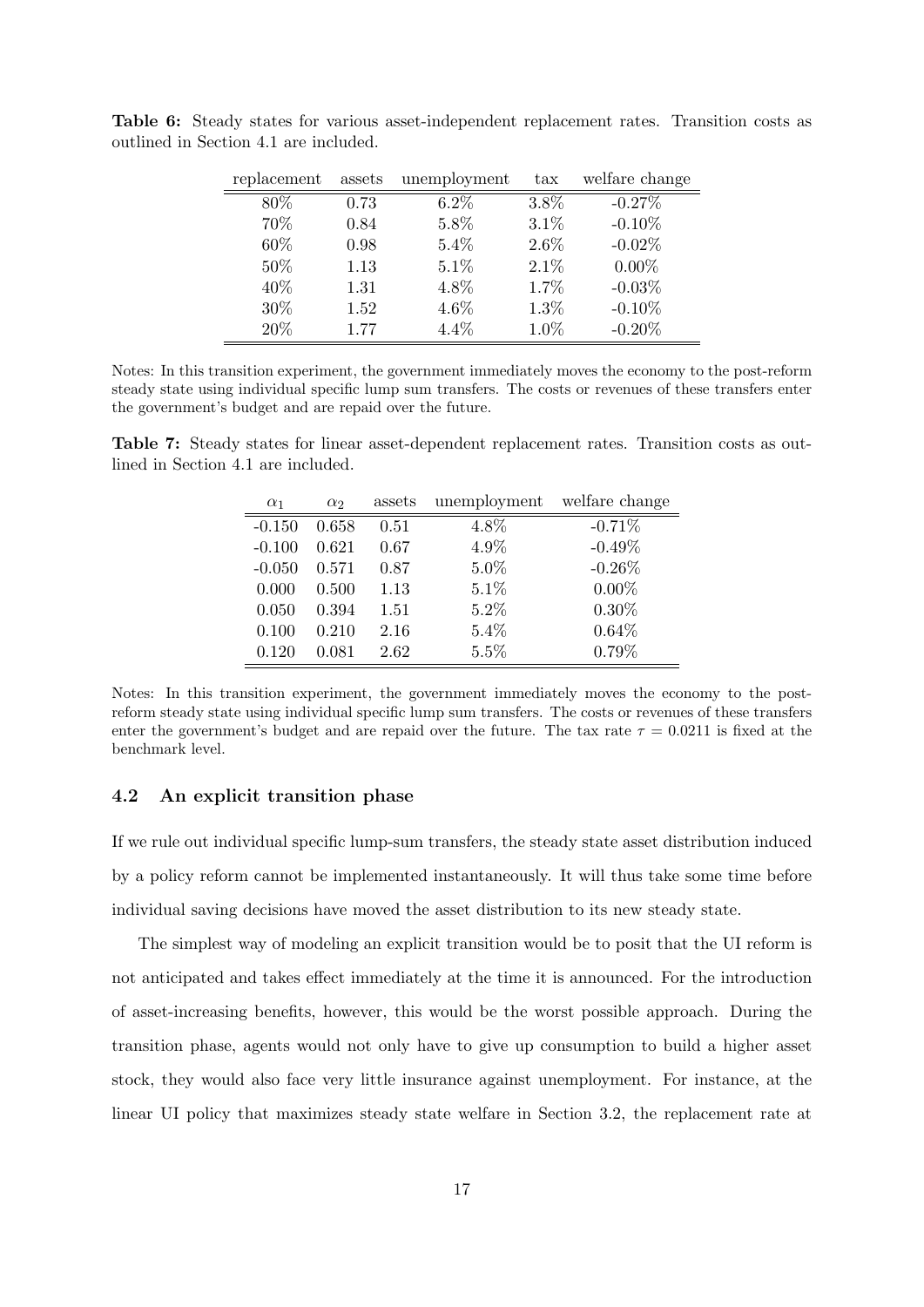average pre-reform asset holdings amounts to little more than 20 percent and so it would take a significant amount of time before the agent is reasonably well insured against unemployment. Indeed, if we perform this exercise, we find that the steady state welfare gain transforms into a welfare loss when taking the transition phase into account.<sup>14</sup>

Underinsurance during the transition phase can be avoided by introducing asset-increasing benefits on top of the benchmark system. Specifically, we carry out the following exercise. We set the intercept of the benefit function to  $\alpha_2 = 0.5$  and then explore different values for the slope  $\alpha_1$ . At the same time, we adjust the tax rate to keep the government budget balanced (in present value terms, including budget effects of the transition). As usual, we assume that agents do not anticipate the policy reform until it takes effect. The results of this experiment are shown in Table 8. We see that asset-increasing UI systems improve welfare by a consumption equivalent variation of up to 0.12 percent. Different from the experiments in Section 3.2, welfare is no longer monotonic in the slope parameter  $\alpha_1$ , because higher slopes now require higher taxes and higher average benefits. The tax and benefit levels therefore become inefficiently high when slopes are too steep.

Table 8: Linear asset-dependent replacement rates. Welfare includes the transition phase.

| $\alpha_1$ | $\alpha$ | assets | unemployment | $\text{tax}$ | welfare change |
|------------|----------|--------|--------------|--------------|----------------|
| 0.000      | 0.50     | 1.13   | 5.1%         | $2.1\%$      | $0.00\%$       |
| 0.025      | 0.50     | 1.22   | 5.3%         | 2.3%         | $0.08\%$       |
| 0.050      | 0.50     | 1.33   | $5.6\%$      | 2.5%         | 0.12%          |
| 0.075      | 0.50     | 1.48   | $6.0\%$      | 2.9%         | 0.11%          |
| 0.100      | 0.50     | 1.71   | 6.7%         | 3.5%         | $-0.07\%$      |

Notes: The replacement rate is bounded below by fifty percent for all asset levels. In other words, asset-increasing benefits are introduced on top of the benchmark UI system.

Finally, we would like to remark that there are several alternative ways of limiting the harm of the transition phase when an asset-increasing UI policy is introduced. For instance, one could announce the introduction of such policy a number of years in advance. This would give agents the opportunity to accumulate assets while the benchmark UI system is still in place, which is certainly much more sensible than the introduction of an asset-dependent policy without advance notice.<sup>15</sup> Another option would be to pay extra transfers to agents who become

<sup>14</sup>Details are available upon request.

<sup>&</sup>lt;sup>15</sup>The agent's decision function loses its stationarity during such a transition, which creates challenging computational problems.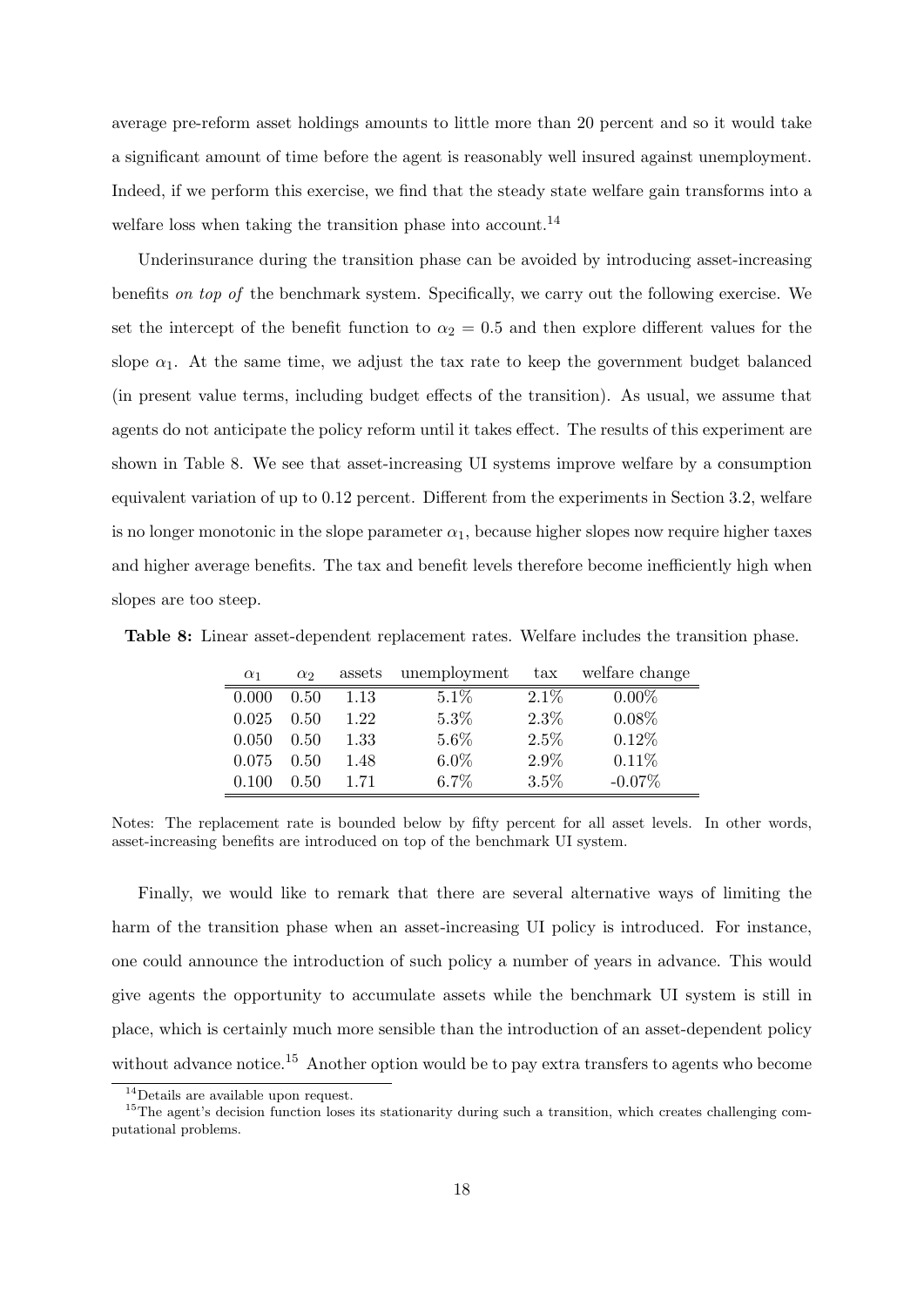unemployed shortly after the policy reform.

#### 4.3 Heterogeneous discount factors

In its basic version, the model generates less asset heterogeneity among job losers than we find in the data documented by Gruber (2001). In fact, a larger degree of heterogeneity might change the case in favor of asset-decreasing benefits, because then transfers targeted to agents with very low liquidity might possibly become more important. To see how our results change with more asset heterogeneity, we follow the approach by Krusell and Smith (1998) and generate a larger variation in the asset distribution using heterogeneous time discount factors.

Throughout this section, we explore a version of the model in which agents have discount factors  $\beta \in {\beta_1, \beta_2, \beta_3}$ . The share of agents with discount factor  $\beta_i$  equals one third for  $i = 1, 2, 3$ . Discount factors are permanent. We recalibrate the parameters of the model to match the targets from Section 3 as well as the 25th and 75th percentile of gross financial assets of job losers reported by Gruber (2001).<sup>16</sup> This gives parameters of  $\pi_{EE} = 0.9855$ ,  $\psi = 0.062$ ,  $\gamma = 2, \chi = 1, \beta_1 = 0.922, \beta_2 = 0.978, \beta_3 = 0.996$ . As usual, we choose the tax rate  $\tau$  to obtain budget balance. This results in  $\tau = 0.0209$ .

With heterogeneous preferences, the definition of a welfare measure becomes less straightforward. For simplicity, we aggregate welfare using equal weights for all types. Since period utilities include the factor  $(1 - \beta_i)$  by construction, the first best allocation is the same across groups. Hence, preference heterogeneity per se does not create a motive for redistribution.

Qualitatively, the findings from Section 3 generalize to the model with heterogeneous discount factors and the resulting higher heterogeneity in assets. In particular, UI benefits that increase with assets continue to be optimal. However, the welfare gain of asset-dependent UI systems becomes somewhat smaller. We also find that concave benefit functions are far more beneficial than linear ones. Intuitively, by making the benefits concave in assets, we can reduce the degree of redistribution from asset-poor agents to asset-rich agents, but maintain the feature that asset accumulation is implicitly subsidized (in particular at low asset levels).

The optimal nonlinear asset-dependent policy of the form (7) is given by parameters  $(\lambda_1, \lambda_2)$  = (0.8, 7.737) and creates a steady state welfare gain of 1.14 percent in consumption equivalent

 $16$ According to Gruber (2001), the 25th, 50th, and 75th percentile of the asset distribution (gross financial wealth) of job losers are given by asset holdings of 0.1, 1.2 and 7.8, respectively.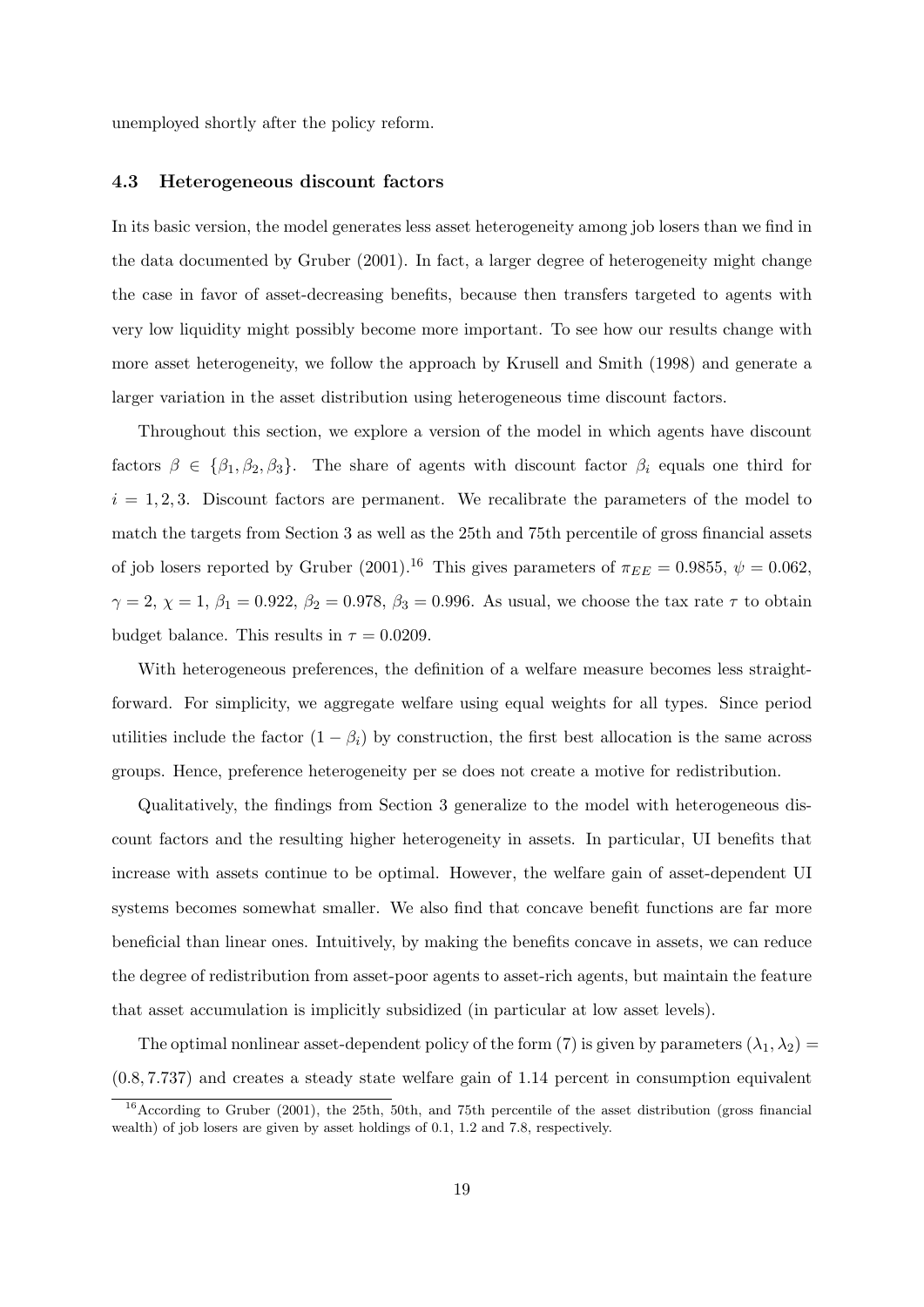terms. If we take into account the costs of building up the higher asset stock, the optimal parameters are  $(\lambda_1, \lambda_2) = (0.3, 40.414)$ , and the welfare gain is 0.30 percent. This policy is highly concave in assets. The replacement rate is 0.08 for agents with no assets, 0.34 for agents with assets of 1, and 0.39 for agents with assets of 2, for instance.

#### 4.4 Comparison of results to other quantitative papers

To the best of our knowledge, there is no other quantitative assessment of asset testing in the unemployment insurance literature. In terms of the setup, however, our basic model is related to the works by Hansen and Imrohoroglu (1992) and Wang and Williamson (2002).

Hansen and Imrohoroglu (1992) explore optimal asset-independent UI in a framework where job offers are not observable and, as in the present paper, agents have access to a savings technology subject to liquidity constraints. They find that, depending on the degree of moral hazard, the optimal replacement rate varies between 15 and 65 percent. The present paper finds an optimal asset-independent replacement rate of 40 percent, see Section 3.1, which falls into the range calculated by Hansen and Imrohoroglu (1992). Instead of varying the degree of moral hazard exogenously, we calibrate our model to match empirical findings on the elasticity of the job finding rate with respect to UI benefits.

Our basic model also has similarities with the setup from Wang and Williamson (2002). Yet, we follow a very different calibration strategy. In particular, we use empirical results on asset holdings of job losers as the target for the discount factor, whereas Wang and Williamson (2002) choose a discount factor in line with the real business cycle literature, which results in asset holdings that are about five times larger. It comes as no surprise that the welfare effects of UI are much bigger in the present paper. For instance, relative to autarky the benchmark UI system raises welfare by a consumption equivalent variation of 0.64 percent in our model, whereas Wang and Williamson (2002) find welfare gains of only 0.09 percent. Moreover, the behavioral responses to changes in the replacement rate are stronger in the present paper. In our model, the unemployment rate in autarky is 34 percent lower than under the benchmark UI system, whereas it falls by only 9 percent in the setup from Wang and Williamson (2002).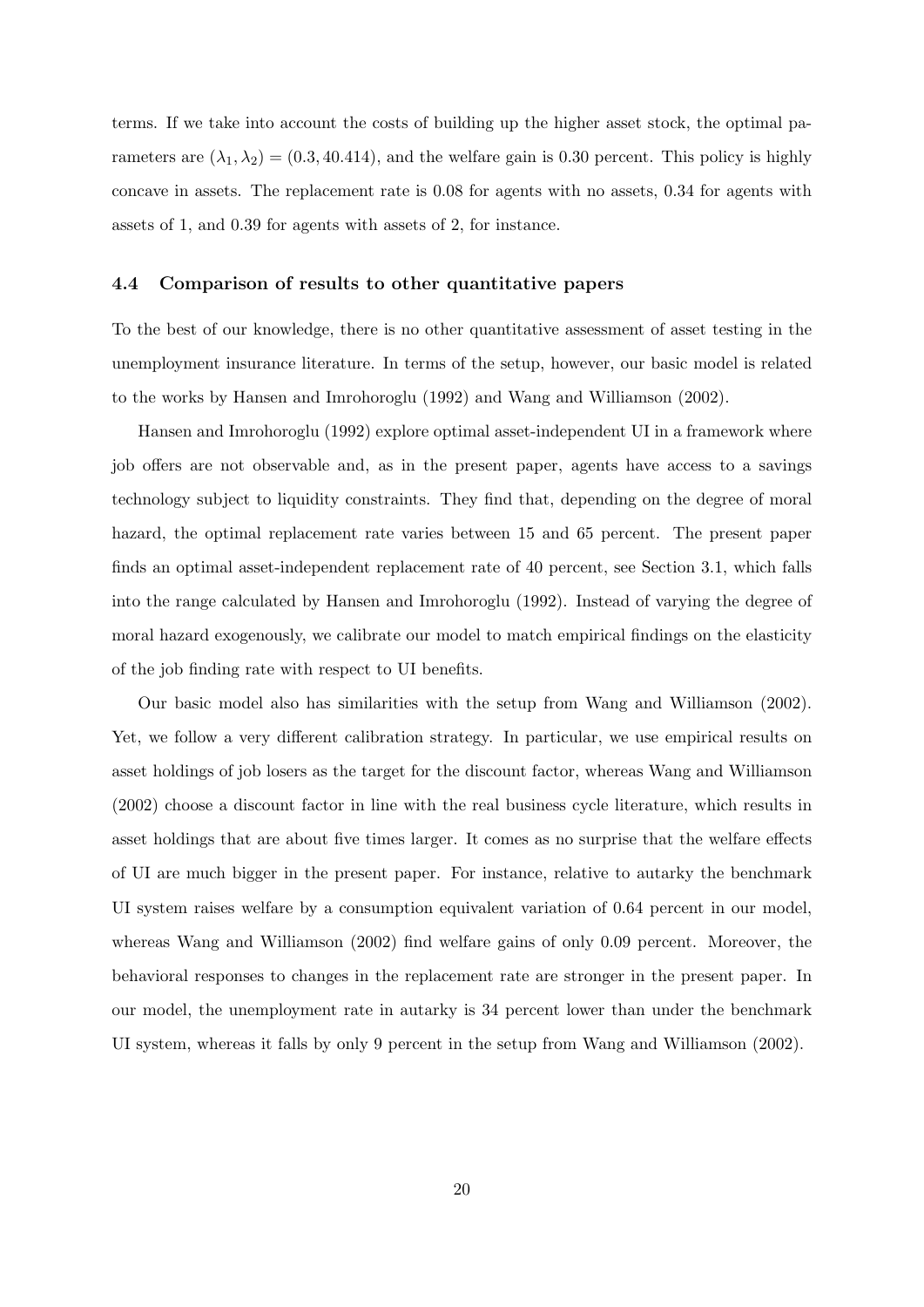## 5 Conclusions

This paper studies the question whether UI benefits should depend on individual asset holdings. We explore this question in a quantitative model where agents face moral hazard during job search and accumulate a risk-free asset for self-insurance. We find that the optimal UI program is one where benefits are an increasing function of assets. Intuitively, since liquidity concerns are crucial for unemployed workers, and since public transfers generally exacerbate moral hazard, it is expedient to encourage precautionary saving rather than to punish it. In addition, assetincreasing benefits emulate key features of the dynamics of constrained efficient allocations. Since the asset stock is a summary statistic of the employment history where high assets signal short unemployment spells, a system where benefits increase with assets rewards histories that are linked to high job search effort in the past.

Two final remarks seem appropriate. First, it is important to keep in mind that all jobs are identical in our model. Our results should thus be interpreted in the sense that the optimal UI replacement rate is an increasing function of assets, not that the absolute level of benefits is increasing with assets.

Second, in practice assets are observable for the UI agency at a cost only. Even though a precise estimate of this cost seems difficult to obtain, we are confident that the benefit quite plausibly outweighs the cost for two reasons. First of all, the welfare gain of conditioning UI on assets is substantial and exceeds even the gain of moving the economy from autarky to the benchmark UI system. Second, under the optimal asset-dependent UI policy agents have no incentive to underreport assets, but only to overreport, which is probably easier to detect.

## References

- Abdulkadiroglu, A., B. Kuruscu, and A. Sahin (2002): "Unemployment Insurance and the Role of Self-Insurance," Review of Economic Dynamics, 5(3), 681–703.
- CARD, D., R. CHETTY, AND A. WEBER (2007): "Cash-on-Hand and Competing Models of Intertemporal Behavior: New Evidence from the Labor Market," The Quarterly Journal of Economics, 122(4), 1511.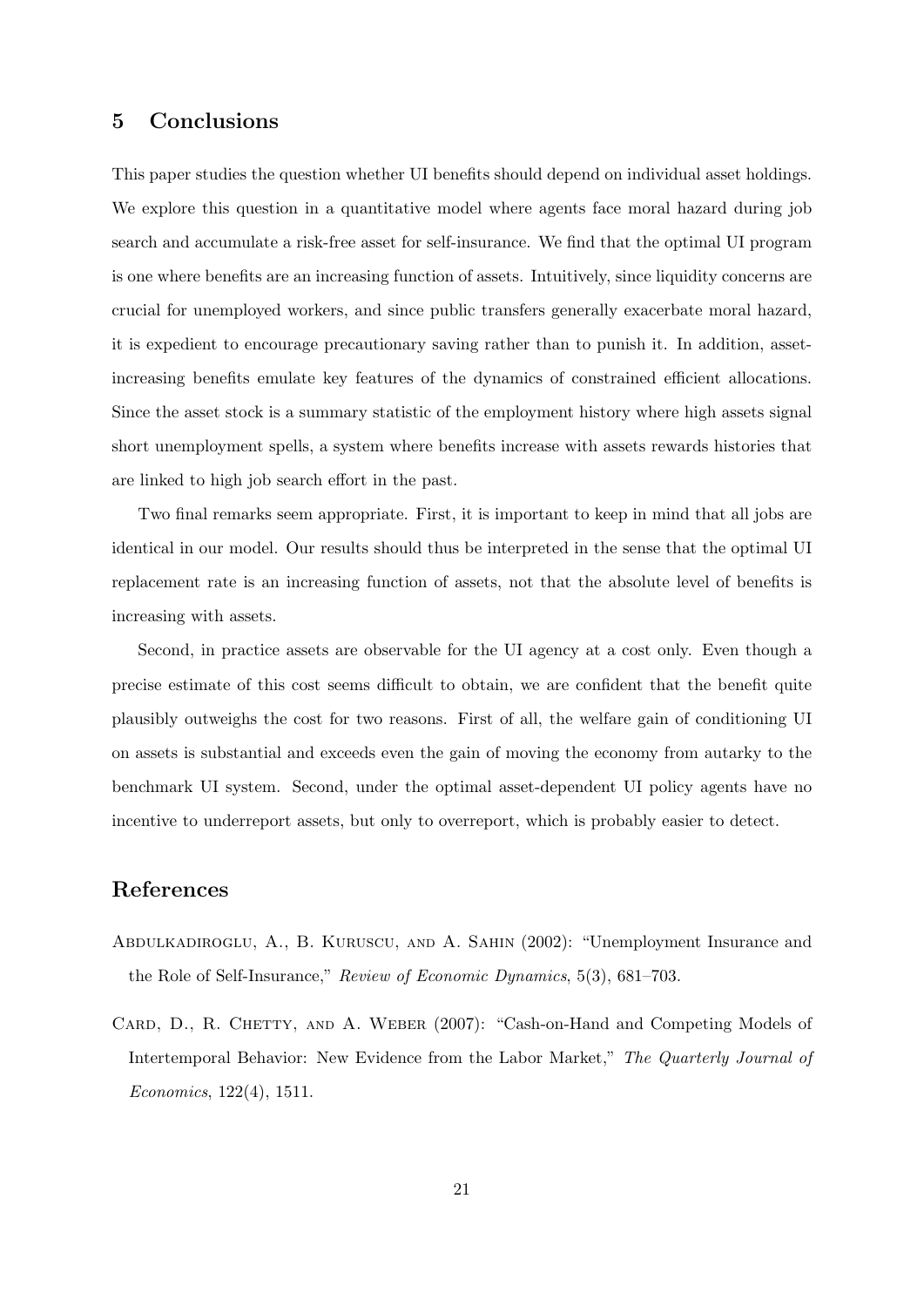- CHETTY, R. (2008): "Moral Hazard versus Liquidity and Optimal Unemployment Insurance," Journal of Political Economy, 116(2), 173–234.
- GRUBER, J. (2001): "The wealth of the unemployed," Industrial and Labor Relations Review, pp. 79–94.
- HANSEN, G. D., AND A. IMROHOROGLU (1992): "The Role of Unemployment Insurance in an Economy with Liquidity Constraints and Moral Hazard," Journal of Political Economy, 100(1), 118–42.
- Hopenhayn, H. A., and J. P. Nicolini (1997): "Optimal unemployment insurance," Journal of Political Economy, 105(2), 412–438.
- (2009): "Optimal Unemployment Insurance and Employment History," Review of Economic Studies, 76(3), 1049–1070.
- Krueger, A., and B. Meyer (2002): "Labor supply effects of social insurance," in Handbook of Public Economics (Volume 4), ed. by A. J. Auerbach, and M. Feldstein, pp. 2327–2392. North-Holland.
- KRUSELL, P., AND A. SMITH, JR (1998): "Income and wealth heterogeneity in the macroeconomy," Journal of Political Economy, 106(5), 867–896.
- LENTZ, R. (2009): "Optimal unemployment insurance in an estimated job search model with savings," Review of Economic Dynamics, 12(1), 37–57.
- Rendahl, P. (2011): "Asset Based Unemployment Insurance," International Economic Review, forthcoming.
- SHAVELL, S., AND L. WEISS (1979): "The optimal payment of unemployment insurance benefits over time," The Journal of Political Economy, pp. 1347–1362.
- SHIMER, R., AND I. WERNING (2008): "Liquidity and Insurance for the Unemployed," American Economic Review, 98(5), 1922–42.
- Silvio, R. (2006): "Job Search And Asset Accumulation Under Borrowing Constraints," International Economic Review, 47(1), 233–263.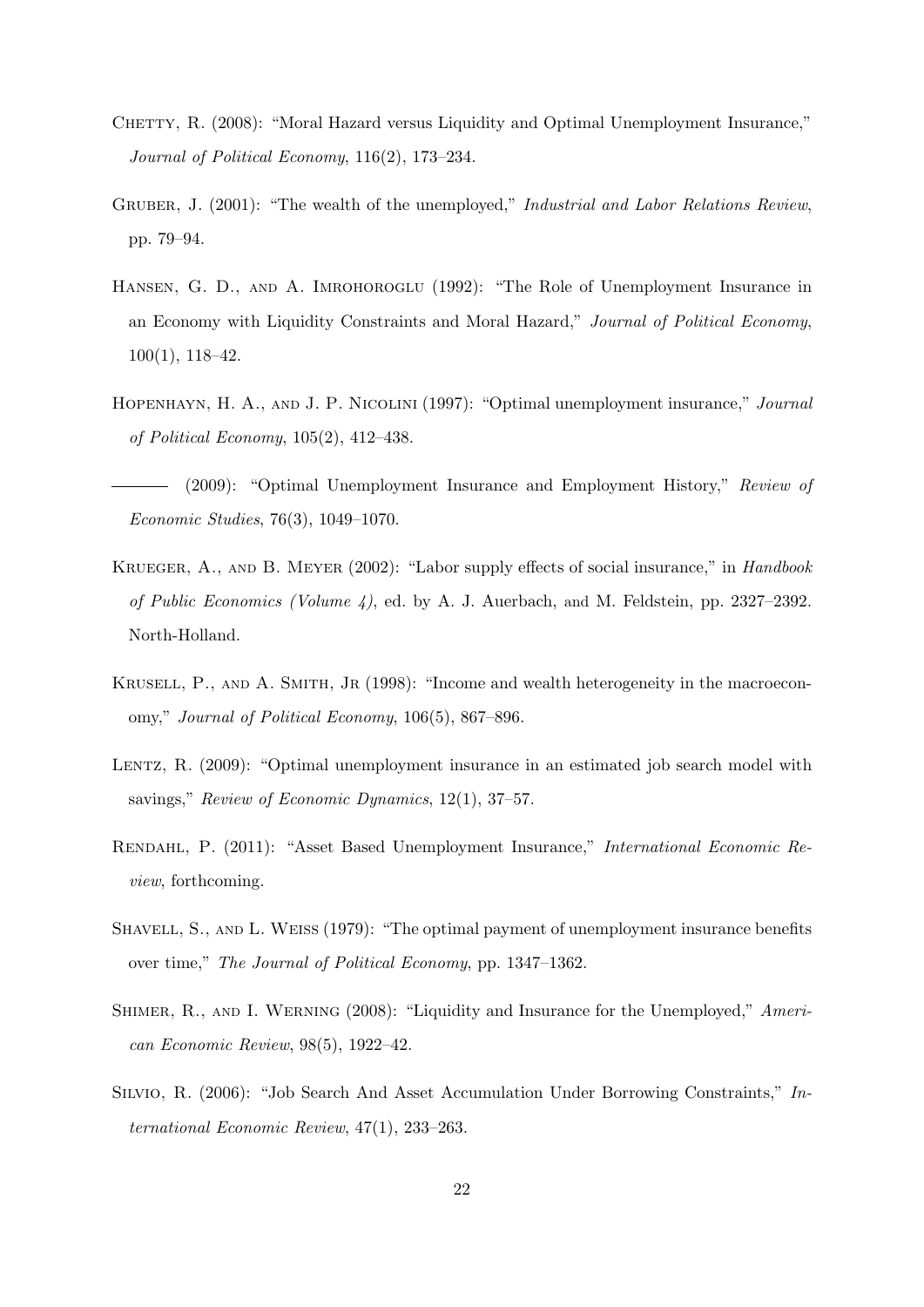Wang, C., and S. Williamson (2002): "Moral hazard, optimal unemployment insurance, and experience rating," Journal of Monetary Economics, 49(7), 1337–1371.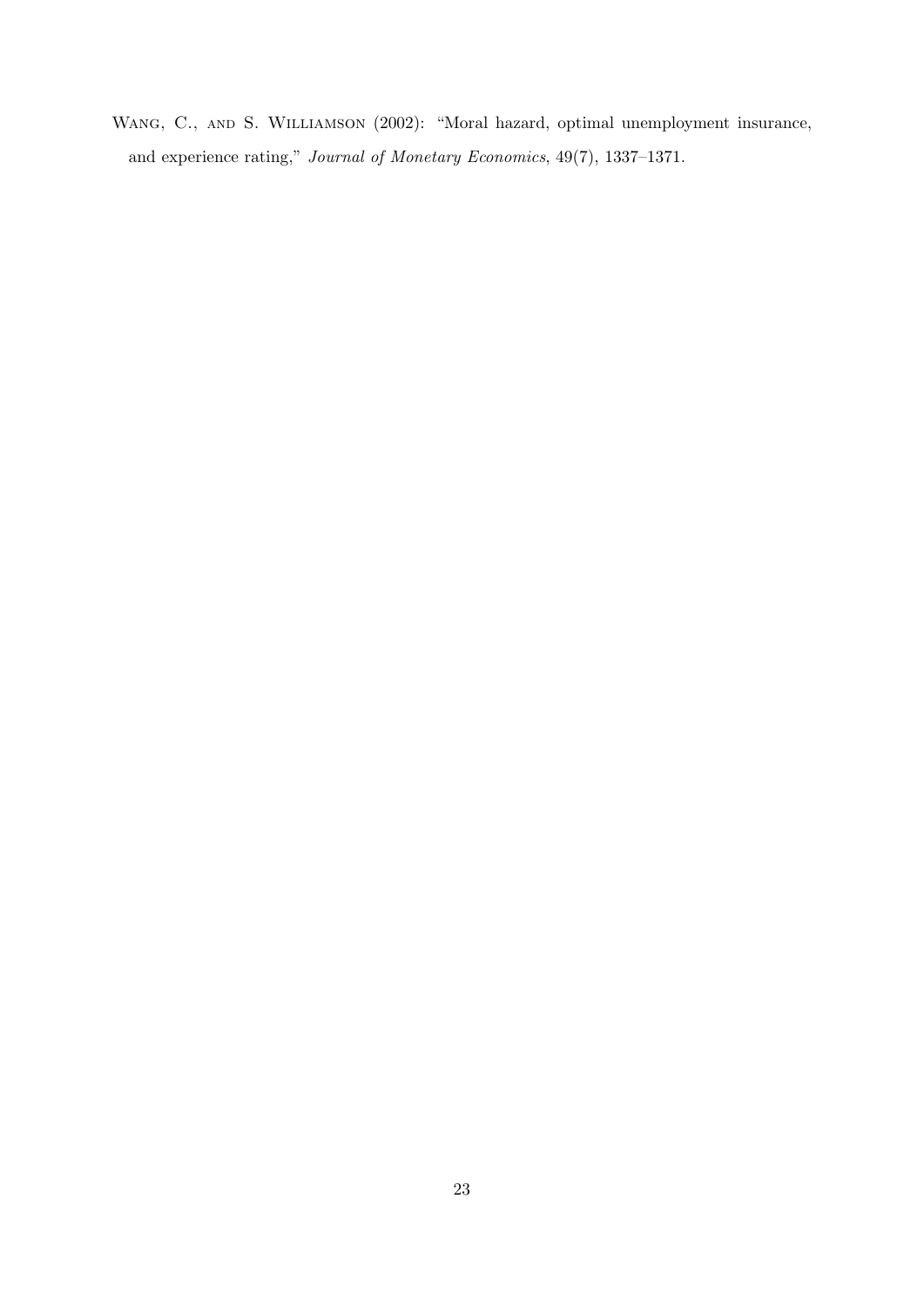## A Robustness checks

#### A.1 Higher asset holdings

In the benchmark economy, the calibration target for asset holdings is median liquid asset holdings (gross financial wealth) of job losers reported by Gruber (2001). As a sensitivity check to our results, we recalibrate the parameters of the model so that job losers have median assets of 2.6, which is approximately twice as much as in the benchmark economy. This generates parameters  $\pi_{EE} = 0.9855$ ,  $\psi = 0.0425$ ,  $\beta = 0.98$ ,  $\gamma = 2.8$ ,  $\chi = 1$ . The tax rate is fixed at  $\tau = 0.0211$  and balances the government's budget.

Using the functional form from Section 3.3, we first compute the nonlinear asset-dependent benefit function that maximizes steady state welfare. We then compute the optimal nonlinear benefit function when the costs of changing the steady state asset stock are taken into account as in Section 4.1. The results can be found in Table 9 and show that the welfare gains of asset-increasing UI systems are of a similar magnitude as in the benchmark calibration.

Table 9: Welfare effects of nonlinear asset-dependent unemployment benefits when asset holdings are higher than in the benchmark calibration

| transition costs $\lambda_1$ $\lambda_2$ assets unemployment welfare change |                |         |          |
|-----------------------------------------------------------------------------|----------------|---------|----------|
| no                                                                          | 2.5 7.022 5.30 | $6.5\%$ | $1.23\%$ |
| <b>ves</b>                                                                  | 2.5 7.521 4.67 | $5.6\%$ | $0.55\%$ |

#### A.2 Alternative social assistance systems

In the benchmark calibration, we set social assistance benefits to 8 percent of after-tax labor income, in line with OECD findings on replacement rates for long-term unemployment in the United States. In this section, we explore the sensitivity of our results with respect to alternative specifications of the social assistance system.

We first analyze a case where the social assistance level is more generous. We set  $z =$  $0.15(1 - \tau)$ w and re-calibrate the time discount factor  $\beta$  and the efficiency parameter for job search  $\psi$  in order to match median asset holdings of job losers and the average job finding rate as in the benchmark model. Since the preference parameters  $\gamma$  and  $\xi$  are chosen to match targets related to the UI system, and since these statistics remain almost unchanged, we refrain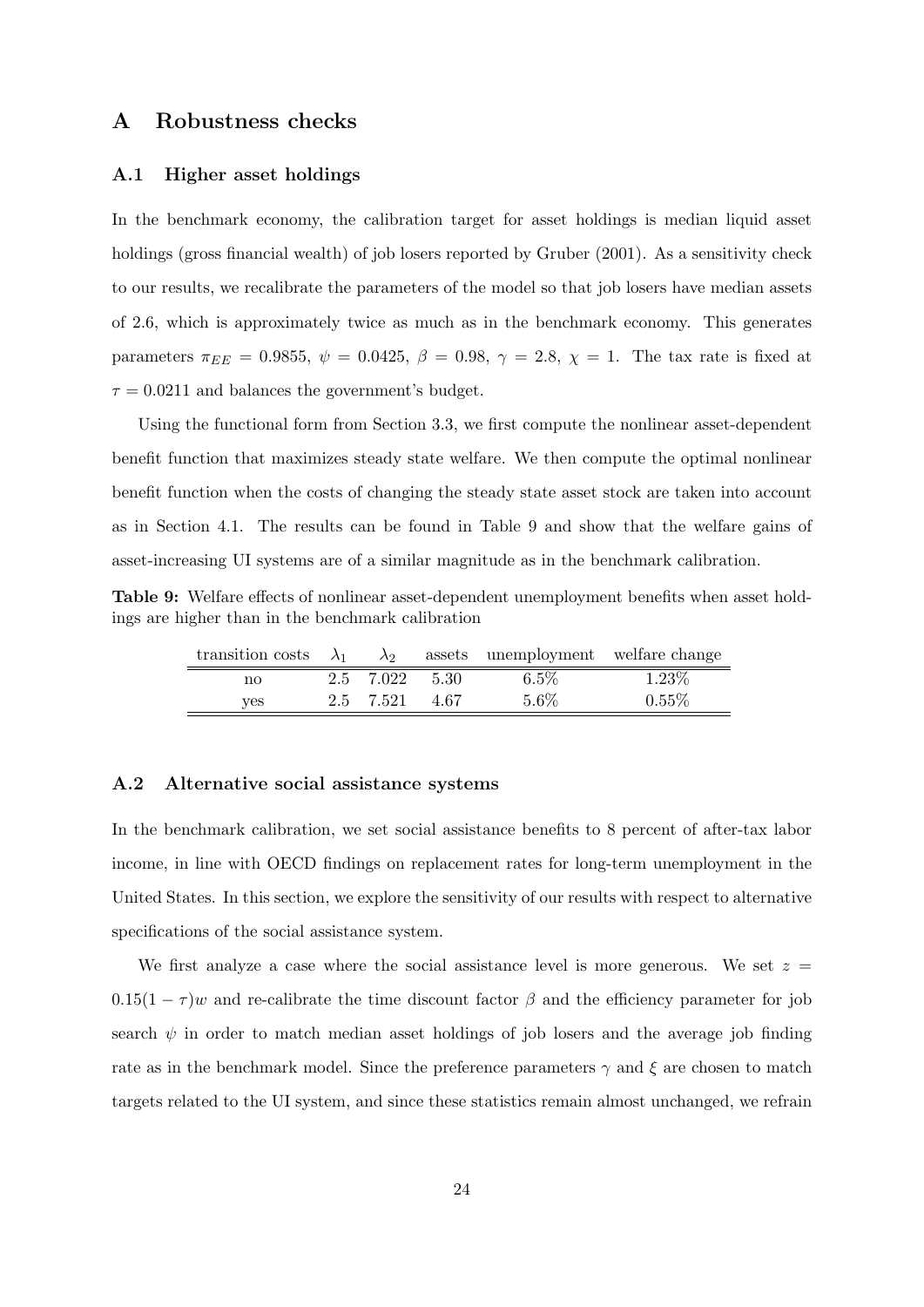from recalibrating these parameters.<sup>17</sup> We then explore the introduction of nonlinear assetdependent UI benefits. We start from the benchmark economy with a replacement rate of 50 percent and, as before, we fix the budget balancing tax rate from this economy, which in this case is  $\tau = 0.0218$ . Two welfare measures are considered. First, we compare steady state welfare. Second, we take into account the costs of changing the steady state asset stock as in Section 4.1.

Our second experiment abolishes the social assistance system and considers a situation where unemployment benefits are paid indefinitely.<sup>18</sup> Again, we recalibrate the parameters  $\beta$  and  $\psi$  to match median asset holdings of job losers and the average job finding rate, and we fix the budget balancing tax rate given by  $\tau = 0.0262^{19}$  We then compute the welfare effects of introducing nonlinear asset-dependent UI benefits using the two welfare measures discussed in the previous paragraph. Table 10 presents the optimal policies of the different experiments.

Table 10: Welfare effects of nonlinear asset-dependent unemployment benefits given higher social assistance benefits or unlimited duration of unemployment benefits

| experiment         | transition costs       | $\lambda_1$ | $\lambda_2$ | assets | unemployment | welfare change |
|--------------------|------------------------|-------------|-------------|--------|--------------|----------------|
| higher level       | no                     | 2.1         | 4.974       | 3.40   | $6.2\%$      | 1.38%          |
| higher level       | ves                    | 2.2         | 5.290       | 2.97   | 5.5%         | $0.67\%$       |
| unlimited duration | $\mathbf{n}\mathbf{o}$ | 0.8         | 7.215       | 4.32   | 5.3%         | 1.22%          |
| unlimited duration | <b>ves</b>             |             | 9.878       | 4.44   | 4.4%         | $0.34\%$       |

The results in Table 10 are derived using re-calibrated parameters, so they are not directly comparable to the benchmark model. Nonetheless, the results show that the welfare gains of asset-increasing UI benefits in the benchmark calibration are robust to alternative specifications of the social assistance system. It is worth noting that job finding rates in the social assistance state are particularly high, so that only a very small fraction of the population is in this highly transitory state.<sup>20</sup> Hence, the robustness of our results along this dimension does not come as a surprise.

<sup>&</sup>lt;sup>17</sup>In the calibration,  $\psi$  changes from 0.0472 in the benchmark case to 0.0528 and  $\beta$  changes from 0.974 in the benchmark case to 0.9794.

<sup>&</sup>lt;sup>18</sup>In terms of our model parameters, we set  $1 - p$  to  $10^{-7}$ .

<sup>&</sup>lt;sup>19</sup>The calibration results in  $\psi = 0.102$  and  $\beta = 0.9905$ .

 $^{20}\mathrm{In}$  the benchmark economy 1.2 percent of agents are in the social assistance state.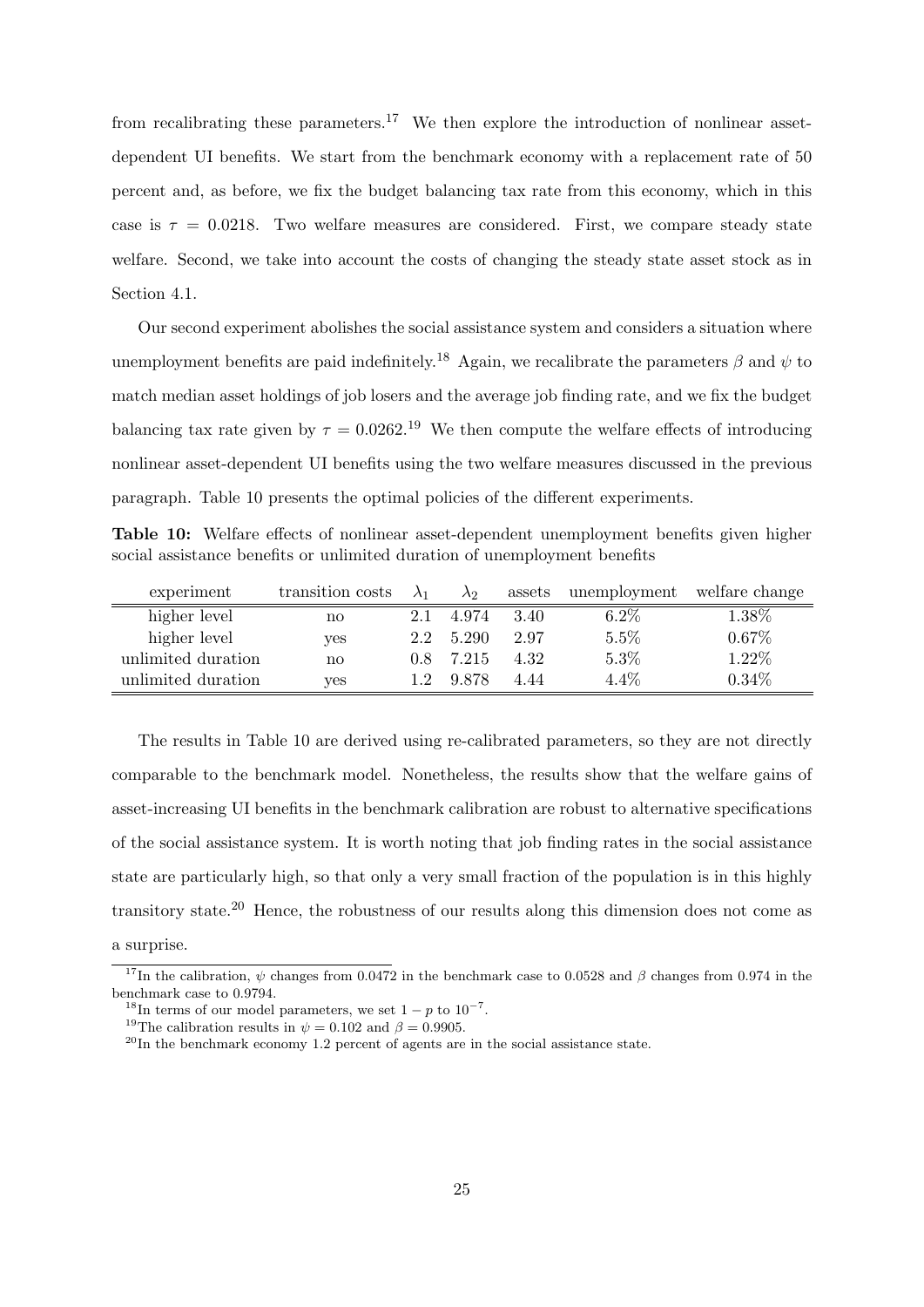#### A.3 Relaxed borrowing constraints

In this section, we explore an alternative value for the agent's borrowing constraint. We set  $a = -1$  and recalibrate the model to match the same targets as in the benchmark setup. This generates parameters  $\pi_{EE} = 0.9855, \psi = 0.0405, \beta = 0.9755, \gamma = 2.75, \chi = 1$ . The tax rate is  $\tau = 0.0212$  and balances the government's budget. Analogous to the analysis from Section 3.3, we compute the nonlinear asset-dependent benefit function that maximizes steady state welfare. We also compute the optimal benefit function when the costs of changing the steady state asset stock are taken into account. The results are given in Table 11. Since the parameters of the model are re-calibrated, the results are not directly comparable to the benchmark setup. However, the results allow us to conclude that the sizable welfare gains of asset-dependent UI systems in the benchmark setup are not an artifact of the particular choice of the borrowing constraint.

Table 11: Welfare effects of nonlinear asset-dependent unemployment benefits when borrowing constraints are less tight

| transition costs $\lambda_1$ | $\lambda_2$    |      | assets unemployment welfare change |          |
|------------------------------|----------------|------|------------------------------------|----------|
| no                           | 2.2 6.164 3.55 |      | $6.5\%$                            | $1.24\%$ |
| ves                          | 2.2 6.680      | 3.09 | $5.6\%$                            | $0.64\%$ |

## B The role of benefit dynamics

This section explores the importance of linking unemployment benefits to the duration of the unemployment spell. More specifically, we compare the welfare effects of an optimal one-stage unemployment benefit system to an optimal two-stage system. In the one-stage system, unemployment benefits are paid indefinitely, which implies that social assistance transfers become irrelevant. The two-stage system consists of one benefit level for the first few months of unemployment and a second benefit level for the remainder, with an indefinite duration as in the one-stage system. The second stage hence resembles the social assistance system from the benchmark economy. The transition from the first to the second stage is stochastic, and the government chooses the expected duration (or transition probability) of the first stage of benefits as well as the two respective benefit levels.

We fix the tax rate at the benchmark level of  $\tau = 0.0211$  and explore a wide range of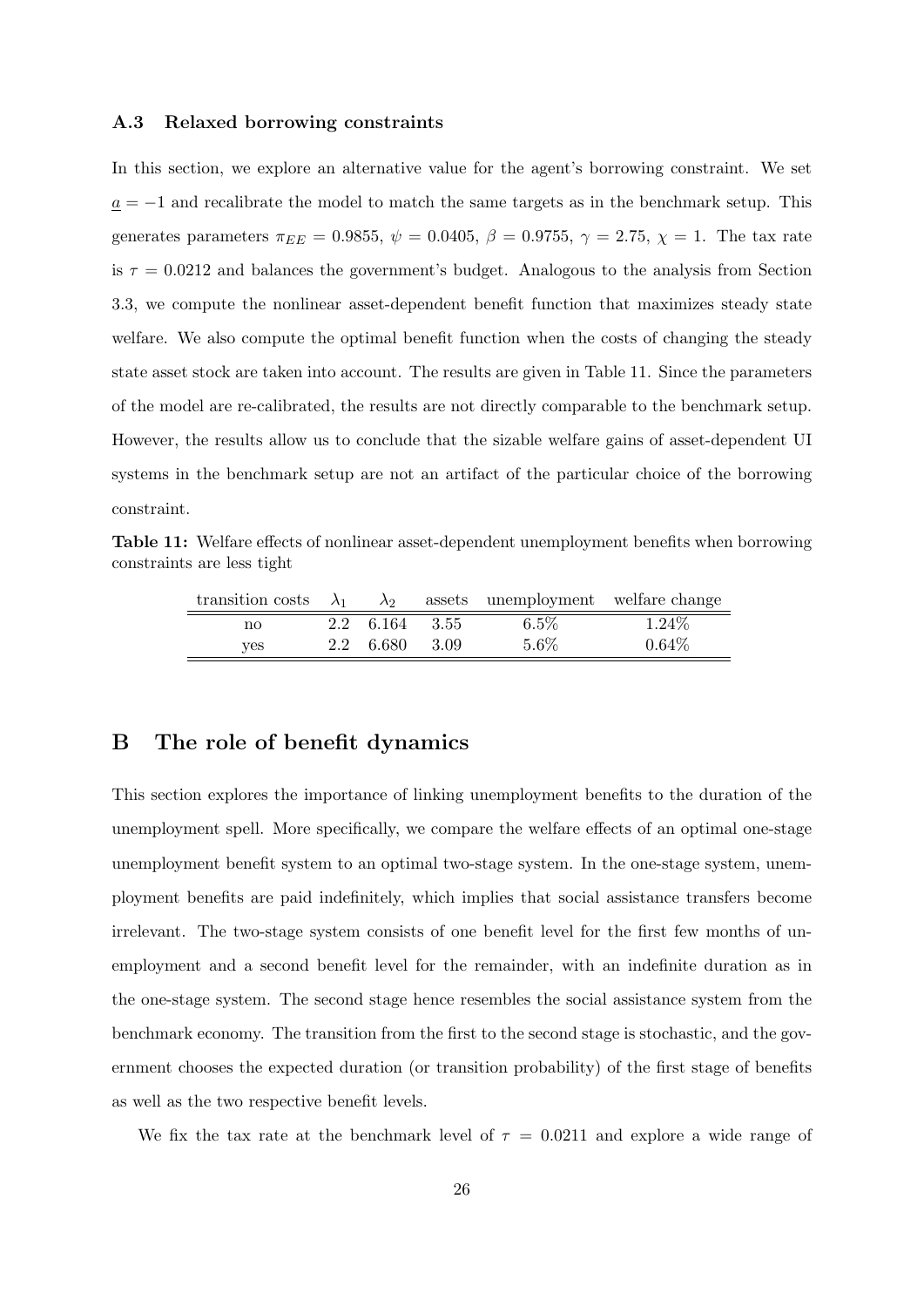policy parameters. We ensure that the government budget is balanced, which takes away one degree of freedom from the choice of policy parameters and automatically pins down the benefit level of the one-stage system. The optimal policies can be found in Table 12. We see that the optimal two-stage system consists of a replacement rate of 47 percent in the first 2 months of unemployment, followed by a replacement rate of 28 percent for the remainder of the unemployment spell. Hence, compared to the benchmark economy, the optimal two-stage system has a shorter duration of the first stage and more generous benefits during the second stage. Relative to the one-stage system, which features a replacement rate of 32 percent, the two-stage system yields a welfare gain of less than 0.06 percent in consumption equivalent terms. Hence, in our experiment the dynamics of unemployment benefits do not yield large welfare gains. Similar results have been derived for more flexible dynamic benefit systems in related environments by Wang and Williamson (2002) and Shimer and Werning (2008).

Table 12: Steady states for optimal one-stage and two-stage insurance systems

| system    |          |          |          |      | first stage second stage duration assets unemployment welfare change |          |
|-----------|----------|----------|----------|------|----------------------------------------------------------------------|----------|
| benchmark | 0.50     | $0.08\,$ |          | 1.13 | $5.1\%$                                                              | $0.00\%$ |
| one-stage | $0.32\,$ | 0.32     | $\infty$ | 0.92 | $6.2\%$                                                              | $0.16\%$ |
| two-stage | 0.47     | $0.28\,$ |          | 0.83 | 5.7%                                                                 | 0.21%    |

Notes: The first column describes the policy type, the second and third column denote the replacement rate in the first and second stage of benefits, respectively, and the fourth column denotes the expected potential duration of the first stage (in months).

## C Asset-dependent benefits for various tax rates

This section explores nonlinear asset-dependent UI benefits when taxes are set to various levels. Table 13 displays the steady states that result when the parameters for the nonlinear benefit function are chosen optimally given the tax rate. We see that welfare is the highest when the tax rate is at the benchmark level,  $\tau = 0.0211$ .

## D Computation

This section sketches how we solve the agent's problem and find the stationary distribution and the optimal policy parameters of the UI system. Since we use standard numerical techniques, we will outline only the general steps of the computation.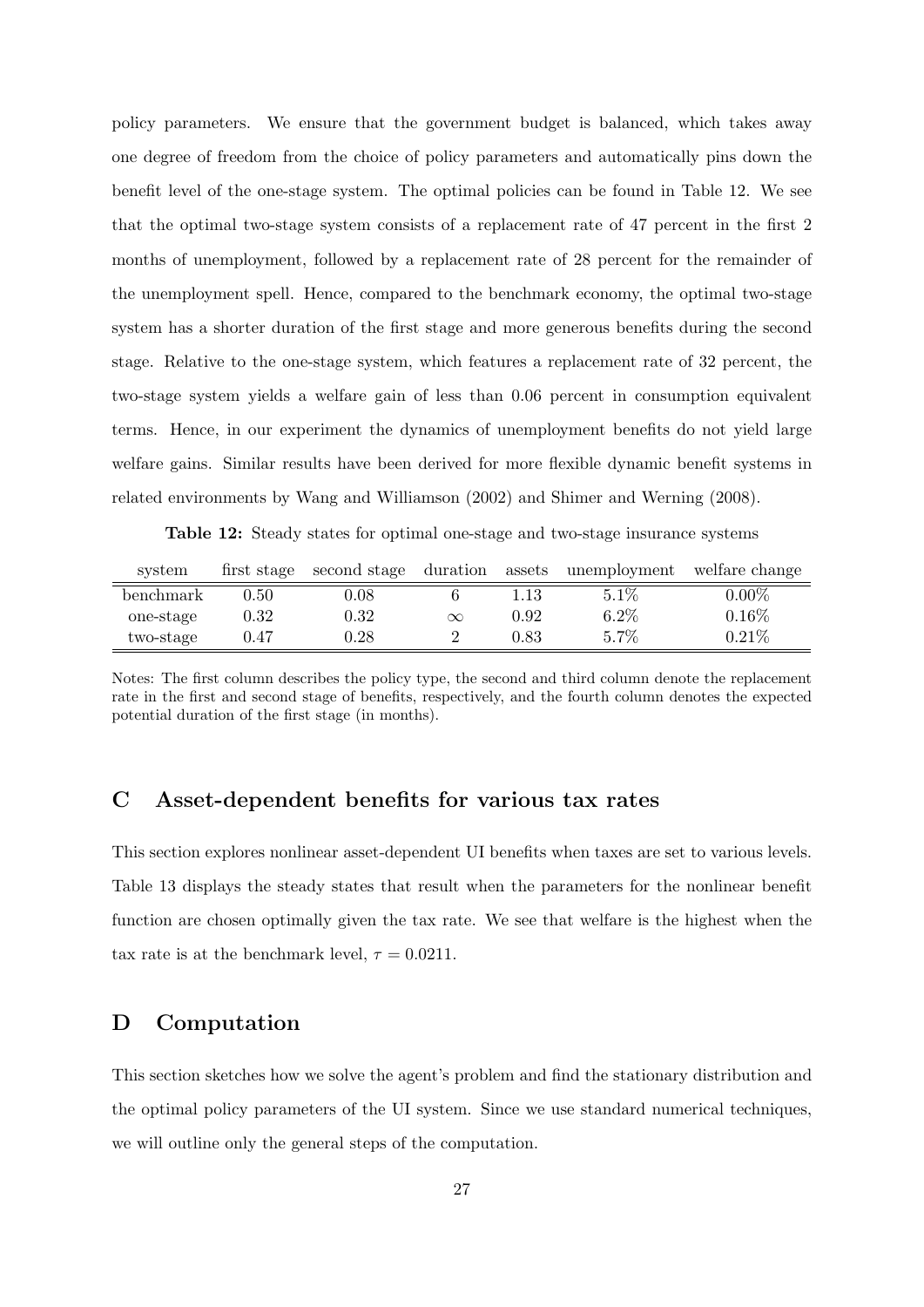| taxes    | $\lambda_1$ | $\lambda_2$ | assets | unemployment welfare change |        |
|----------|-------------|-------------|--------|-----------------------------|--------|
| 1.00%    | 2.6         | 5.396       | 3.00   | $5.2\%$                     | 1.20\% |
| $1.50\%$ | 2.2         | 5.161       | 3.26   | 5.8%                        | 1.48%  |
| $2.00\%$ | 2.0         | 4.859       | 3.43   | $6.3\%$                     | 1.56%  |
| $2.11\%$ | 2.0         | 4.815       | 3.48   | 6.5%                        | 1.56%  |
| $2.50\%$ | 1.9         | 4.577       | 3.54   | $6.9\%$                     | 1.51%  |
| $3.00\%$ | 1.8         | 4.258       | 3.57   | 7.4%                        | 1.34%  |

Table 13: Steady states for nonlinear asset-dependent replacement rates. The parameters of the benefit function are chosen optimally given the tax rate.

We study benefit schedules that are differentiable in assets (Assumption 3) and assume that first-order conditions are sufficient for the solution of the agent's problem. We verify numerically that this is indeed the case by re-optimizing the agent's decision using grid search and value function iteration. The agent's first-order conditions are straightforward to derive. The agent's effort decision is characterized by the following condition:

$$
\phi'(e) = \beta \pi'_{\theta E}(e) v(a', E) + \beta \pi'_{\theta U}(e) v(a', U) + \beta \pi'_{\theta S}(e) v(a', S),
$$

where  $v(a, \theta)$  denotes the value function in employment state  $\theta$  when the agent holds assets a. The value function is derived using standard value function iteration on equation (4). The first-order condition for the optimal asset choice is also straightforward to derive. Due to assettesting, the condition involves a state dependent return,

$$
u'(c) = \beta \bigg( \pi_{\theta E}(e) (1+r) u'(c'_{E}) + \pi_{\theta U}(e) (1+r+b'(a')) u'(c'_{U}) + \pi_{\theta S}(e) (1+r) u'(c'_{S}) \bigg)
$$

where  $c'_{E}, c'_{U}, c'_{S}$  denote the agent's consumption in the next period in states  $E, U, S$ , respectively.

We restrict attention to recursive policy functions, so that finding the optimal policy function is equivalent to finding a fixed point to the first-order conditions. We start with an initial guess for policy functions  $c(a, \theta)$  and  $e(a, \theta)$  that we specify on an equally spaced grid of asset states and use linear interpolation in between. We use the first-order conditions to update the initial guess and iterate until convergence. We also update the value function in equation (4) during the updating procedure for the policy functions.

To derive the stationary distribution of the economy, we approximate a transition function on the same grid of asset states and use the eigenvector to the largest eigenvalue. Given a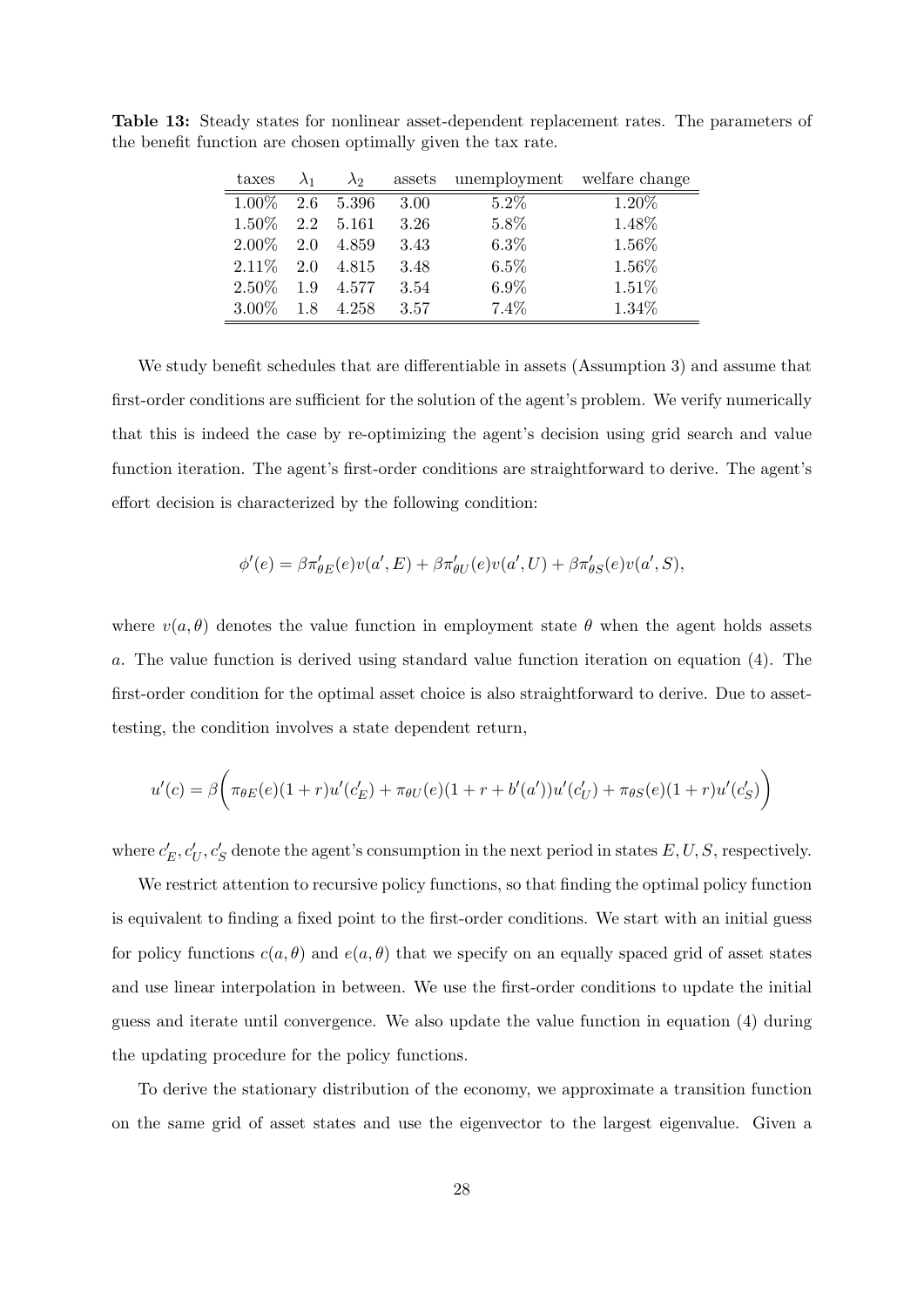stationary distribution over asset and employment states, it is straightforward to compute the government budget. We use bisection on a grid of tax rates or benefit function parameters to achieve budget balance. For the transition in Section 4.1, we compute the steady state asset stocks of the benchmark economy and the economy with asset-dependent benefits, and add the transition costs to the government budget. Note that transition costs in this case are endogenous, but the bisection algorithm can still be applied. For the transition experiment described in Section 4.2, we start with an initial guess for policy parameters (possibly including an initial transfer) and iterate forward using the transition function until the steady state of the economy with asset-dependent benefits is reached. We use linear interpolation for the transition function, too. We check budget balance including the transition and update the government's policy parameters again using bisection until budget balance is reached. Note that policy functions are stationary throughout the transition, because they only depend on the individual states and the UI system, which is constant during the transition.

For the optimal choice of policy parameters, we apply grid search on a pre-specified grid of policy parameters. We compute the steady state for each parameter combination and choose the one that yields the highest welfare. In cases where we also consider the transition, we compare welfare at the onset of the transition.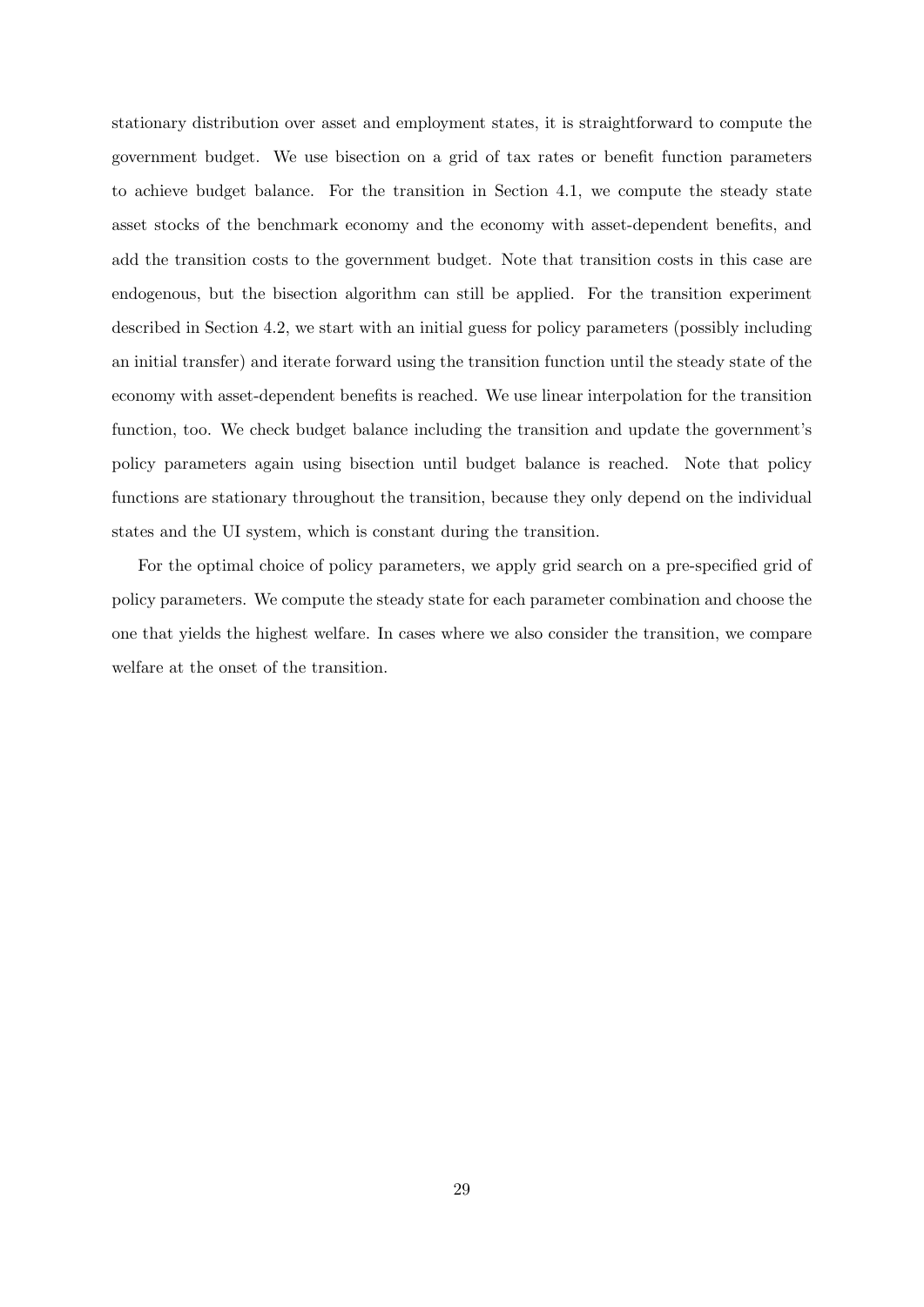

Figure 1: Benchmark economy (replacement rate 0.5)

Notes: The upper left panel shows the consumption policy as a function of assets. The upper right panel shows job finding rates as a function of assets. The lower panel displays the asset distribution. In all three plots the red solid line represents employed workers, the blue dashed line represents unemployed workers who receive UI benefits, and the green dashed dotted line represents unemployed workers who receive social assistance benefits.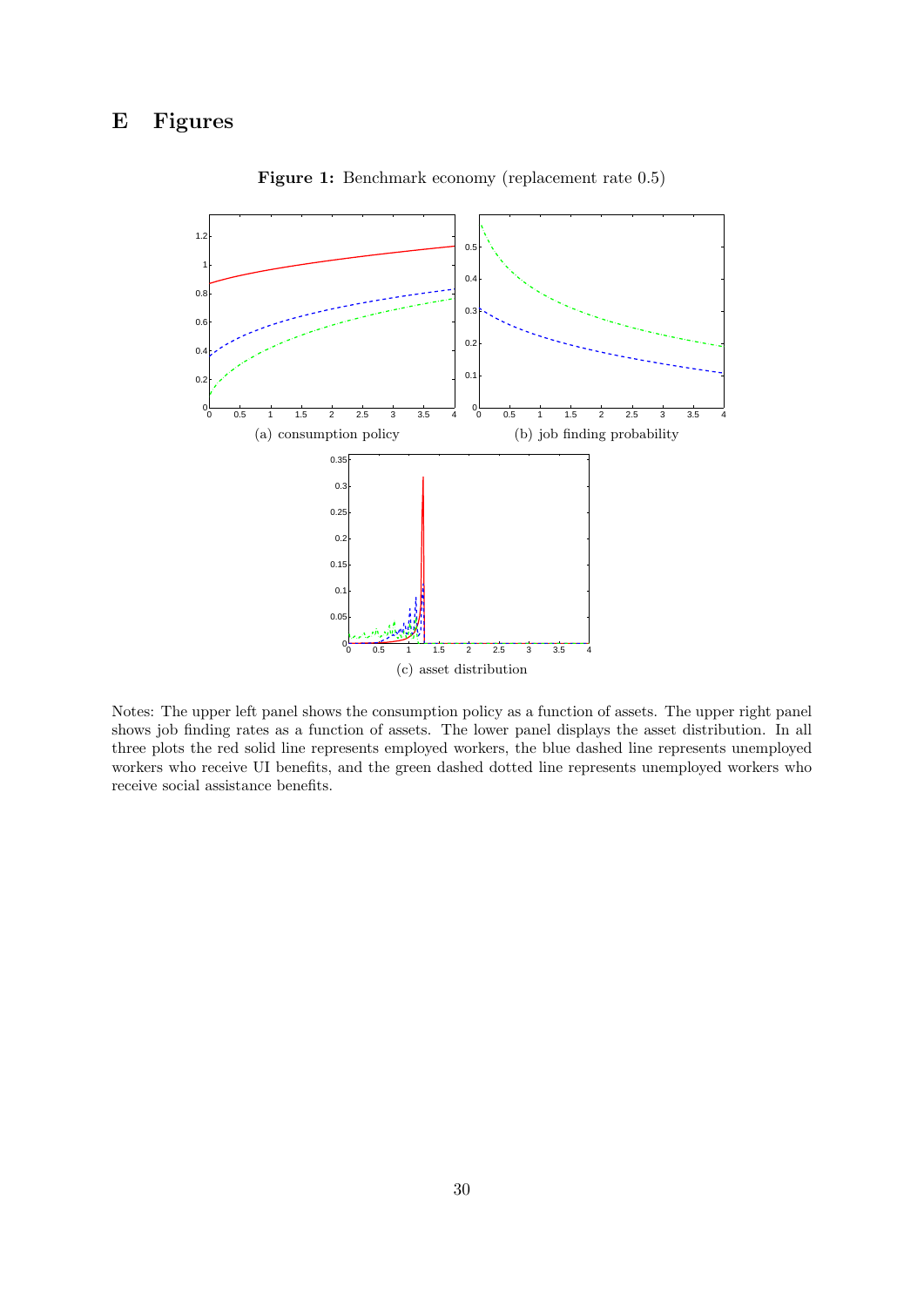



Notes: The left panel shows the after-tax wage for the employed (red solid line), unemployment insurance benefits (blue dashed line), and social assistance benefits (green dashed dotted line). The right panel shows the technological interest rate (red solid line) and the implied total interest rate (red dashed line) for employed agents when taking the marginal effect of assets on unemployment benefits into account.



Figure 3: Optimal linear asset-dependent UI system

Notes: The upper left panel shows the consumption policy as a function of assets. The upper right panel shows job finding rates as a function of assets. The lower panel displays the asset distribution. In all three plots the red solid line represents employed workers, the blue dashed line represents unemployed workers who receive UI benefits, and the green dashed dotted line represents unemployed workers who receive social assistance benefits.